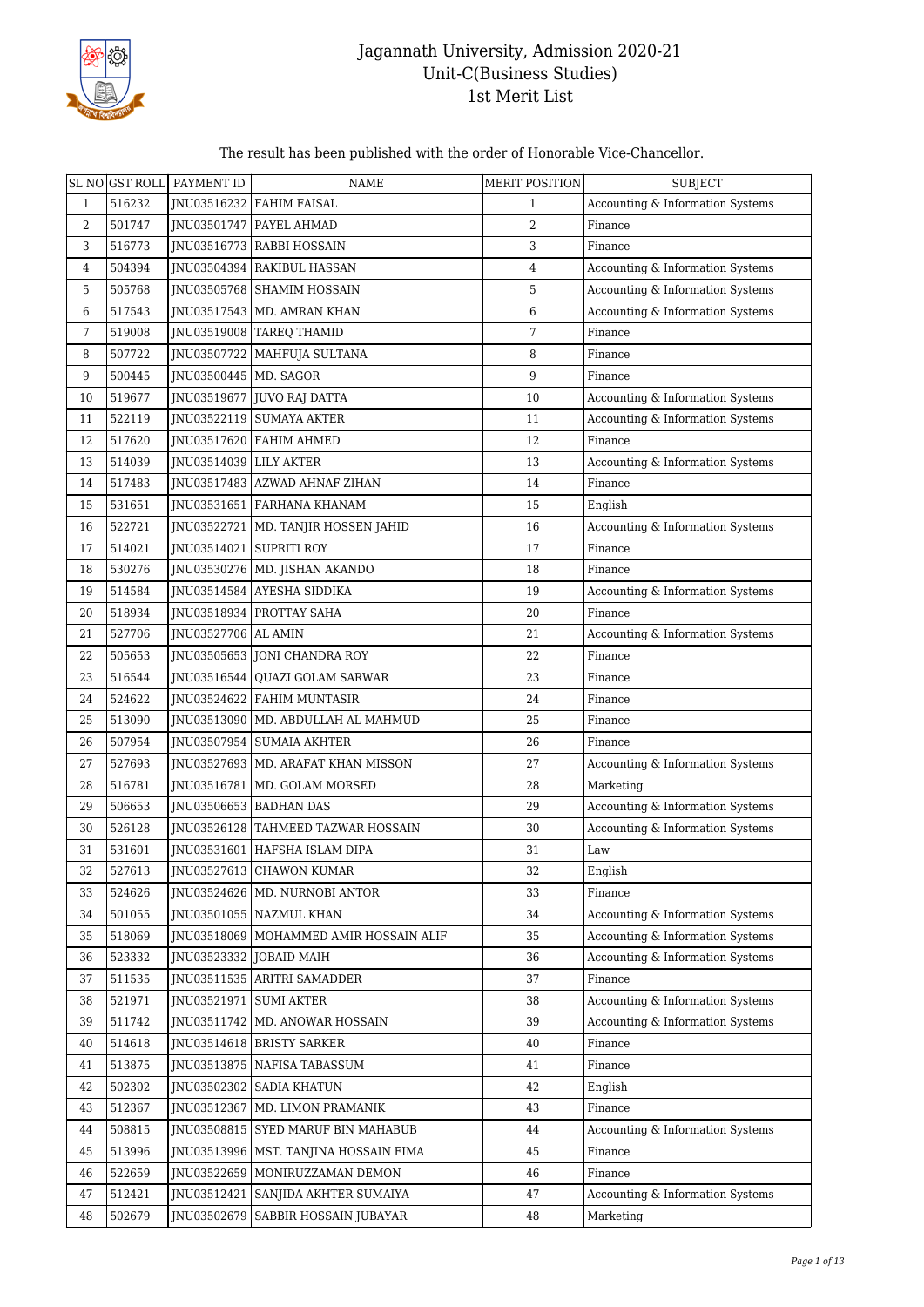

| 49 | 504064 |                       | JNU03504064   MST. FARJANA AFROZ | 49 | Law                              |
|----|--------|-----------------------|----------------------------------|----|----------------------------------|
| 50 | 515411 | JNU03515411           | <b>SUMAIYA AKTER</b>             | 50 | Finance                          |
| 51 | 513054 | JNU03513054           | <b>ANOMI RAHMAN</b>              | 51 | Finance                          |
| 52 | 522439 |                       | JNU03522439 NAFI AZIM KHAN       | 52 | Law                              |
| 53 | 514493 |                       | JNU03514493 ANIKA THASIN         | 53 | <b>Management Studies</b>        |
| 54 | 524742 | JNU03524742           | MD. SOPON MIA                    | 54 | Finance                          |
| 55 | 511380 | JNU03511380           | MD. SHABBIR HOSEN                | 55 | Accounting & Information Systems |
| 56 | 522762 | JNU03522762           | <b>SHOUN MIA</b>                 | 56 | Accounting & Information Systems |
| 57 | 513835 | JNU03513835           | SILBIA RAHAMAN SETU              | 57 | Finance                          |
| 58 | 524410 | JNU03524410           | FATEHA AKTER TUKTUK              | 58 | English                          |
| 59 | 505234 |                       | JNU03505234   MST. BRISTI AKTER  | 59 | Finance                          |
| 60 | 514277 | JNU03514277           | SANJIDA RAHMAN                   | 60 | Finance                          |
| 61 | 501635 | JNU03501635 ALI AKBAR |                                  | 61 | Accounting & Information Systems |
| 62 | 513870 | JNU03513870           | MEHBUBA RAHMAN                   | 62 | Accounting & Information Systems |
| 63 | 513844 | JNU03513844           | <b>SUPTI BISWAS</b>              | 63 | Finance                          |
| 64 | 533165 | JNU03533165           | MD. MUKADDESHUR RAHMAN LIMON     | 64 | Finance                          |
| 65 | 523281 | INU03523281           | MD. RIFATH                       | 65 | Finance                          |
| 66 | 509523 | JNU03509523           | MD. AMIR HAMJA                   | 66 | Finance                          |
| 67 | 505964 | JNU03505964           | MD. ABDULLAH MUMPY               | 67 | Finance                          |
| 68 | 525432 |                       | JNU03525432   FARJANA AFRIN      | 68 | Accounting & Information Systems |
| 69 | 516276 | JNU03516276           | MD. RAKIB HASAN NILOY            | 69 | Accounting & Information Systems |
| 70 | 517431 | JNU03517431           | MD. HRIDOY MIA                   | 70 | Finance                          |
| 71 | 517122 | JNU03517122           | TANJIL UDDIN BHUIYAN             | 71 | Finance                          |
| 72 | 526180 | JNU03526180           | MD. TOUFIQE ANWAR CHOWDHURY      | 72 | Finance                          |
| 73 | 516085 | JNU03516085           | <b>IFSIA HAQUE</b>               | 73 | Finance                          |
| 74 | 502583 | JNU03502583           | <b>SUMAYA PERVIN</b>             | 74 | Accounting & Information Systems |
| 75 | 502313 | JNU03502313           | <b>SHANJIDA</b>                  | 75 | Accounting & Information Systems |
| 76 | 510306 |                       | JNU03510306   MD. EMON SARDAR    | 76 | Accounting & Information Systems |
| 77 | 507757 | JNU03507757           | URMI AKTER                       | 77 | Accounting & Information Systems |
| 78 | 518712 | JNU03518712           | MD. SAJID BHUTY                  | 78 | Accounting & Information Systems |
| 79 | 520459 |                       | JNU03520459   MD. EBRAHIM        | 79 | Finance                          |
| 80 | 510682 | JNU03510682           | MD. KAZI ABDUL MUMIN             | 80 | Accounting & Information Systems |
| 81 | 513790 |                       | JNU03513790   ISRAT JAHAN EMU    | 81 | Accounting & Information Systems |
| 82 | 505520 | JNU03505520           | <b>JAHANGIR ALAM</b>             | 82 | Accounting & Information Systems |
| 83 | 522455 | JNU03522455           | <b>ALI HAIDER AKASH</b>          | 83 | Accounting & Information Systems |
| 84 | 516695 | JNU03516695           | MAHID KAYSER                     | 84 | Finance                          |
| 85 | 509584 | JNU03509584           | MIZANUR RAHMAN                   | 85 | Finance                          |
| 86 | 504336 | JNU03504336           | <b>DEEPTA SARKER</b>             | 86 | Accounting & Information Systems |
| 87 | 528738 |                       | JNU03528738   MD. MASUD RANA     | 87 | Law                              |
| 88 | 523136 | JNU03523136           | MD. MASUD AHAMMAD SUNNY          | 88 | Law                              |
| 89 | 514236 | JNU03514236           | SADIA AFRIN ROMKI                | 89 | Accounting & Information Systems |
| 90 | 509927 | INU03509927           | MUHAMMAD ZARIF                   | 90 | Finance                          |
| 91 | 509160 | JNU03509160           | HIZBULLAH TAMIM                  | 91 | Finance                          |
| 92 | 524718 |                       | JNU03524718   MD. ABU RAIHAN     | 92 | Accounting & Information Systems |
| 93 | 500162 | JNU03500162           | MST. BARSHA KHATUN               | 93 | Accounting & Information Systems |
| 94 | 514226 | JNU03514226           | TAMIM SULTANA                    | 94 | Accounting & Information Systems |
| 95 | 511942 | JNU03511942           | ABDULLAH PRODHAN                 | 95 | Accounting & Information Systems |
| 96 | 522380 | JNU03522380           | MD. HASAN                        | 96 | English                          |
| 97 | 513993 | JNU03513993           | LAMIA RAHMAN KHAN                | 97 | Accounting & Information Systems |
| 98 | 531623 | JNU03531623           | MST.SADIA AKTER                  | 98 | Law                              |
| 99 | 521951 | JNU03521951           | SHELPY AKTER                     | 99 | Accounting & Information Systems |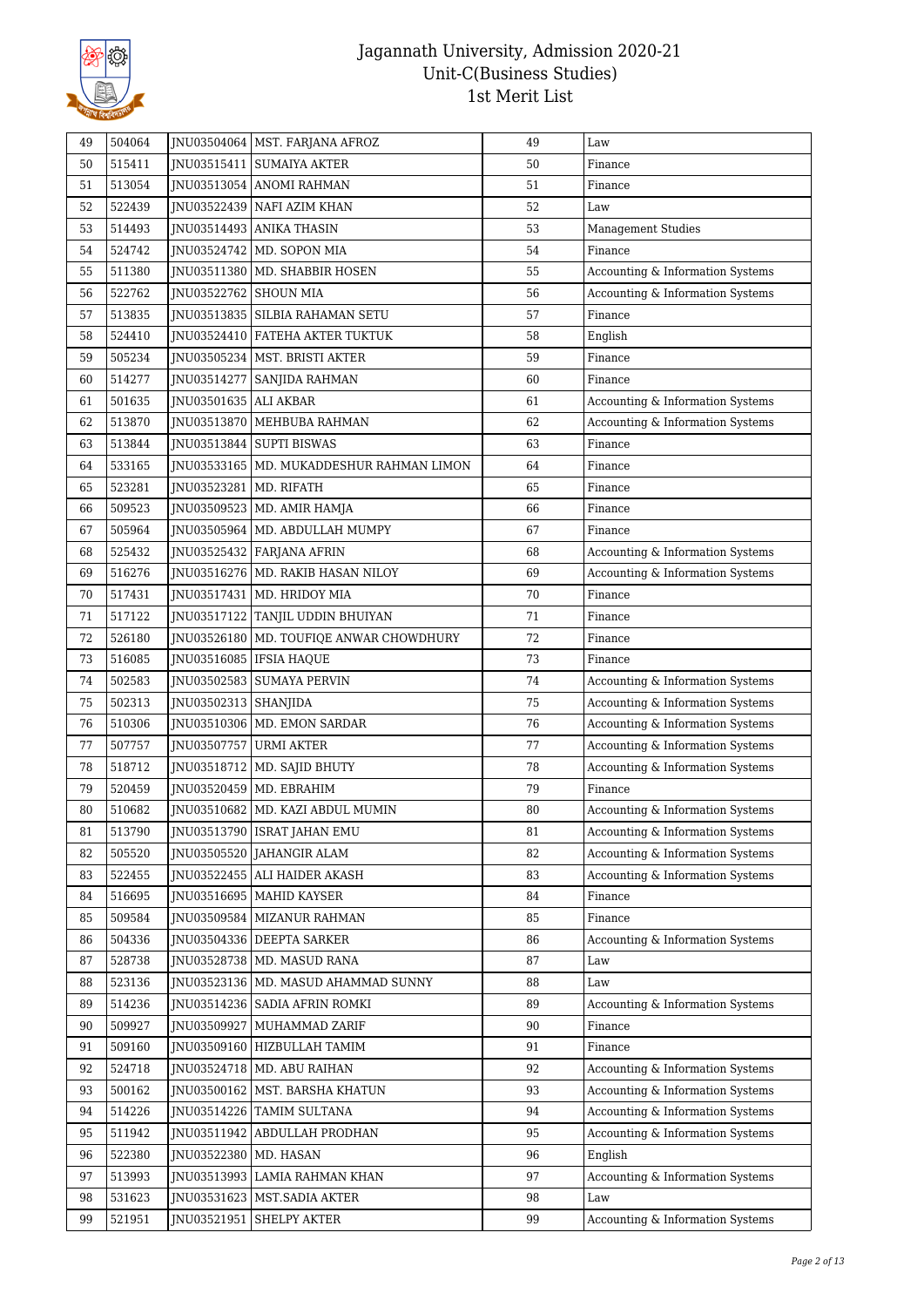

| 100 | 510370 |                          | JNU03510370   MD. FOZLEY RABBI       | 100 | Accounting & Information Systems |
|-----|--------|--------------------------|--------------------------------------|-----|----------------------------------|
| 101 | 526055 |                          | JNU03526055   ZAHEDUL ISLAM          | 101 | Accounting & Information Systems |
| 102 | 514706 |                          | JNU03514706   ISRAT JAHAN NOVA       | 102 | Accounting & Information Systems |
| 103 | 508450 |                          | JNU03508450   MD RAKIBUL HASAN RAHAT | 103 | Accounting & Information Systems |
| 104 | 507809 |                          | JNU03507809 ASHRAFI AKTER MARIA      | 104 | Accounting & Information Systems |
| 105 | 527720 | JNU03527720              | MD. MAHEDI HASAN                     | 105 | Accounting & Information Systems |
| 106 | 510533 | JNU03510533              | MD. ASHIK ALI                        | 106 | Law                              |
| 107 | 528739 | JNU03528739              | <b>ARIFUL ISLAM</b>                  | 107 | Accounting & Information Systems |
| 108 | 525076 |                          | JNU03525076   SHAKIRUL ISLAM         | 108 | Finance                          |
| 109 | 508679 | JNU03508679              | ASHIQ IMTIAZ ORGHA                   | 109 | Finance                          |
| 110 | 518337 | JNU03518337              | MD.LIMON                             | 110 | Accounting & Information Systems |
| 111 | 513827 | JNU03513827  JAKIA AKTER |                                      | 111 | Accounting & Information Systems |
| 112 | 504347 | JNU03504347              | RIZWAN BIN RAHMAT                    | 112 | Accounting & Information Systems |
| 113 | 527785 | JNU03527785              | MD. MOHIN ISLAM                      | 113 | Accounting & Information Systems |
| 114 | 510326 | JNU03510326 AFIA ZARIN   |                                      | 114 | Law                              |
| 115 | 517224 | JNU03517224              | <b>TANJIL MIA</b>                    | 115 | Accounting & Information Systems |
| 116 | 514224 | JNU03514224              | SUMIYA AKTER KARIMA                  | 116 | Accounting & Information Systems |
| 117 | 526602 | JNU03526602              | MOHAMMAD SOHEL                       | 117 | Finance                          |
| 118 | 519084 |                          | JNU03519084 RIPON HOSSAIN            | 118 | Finance                          |
| 119 | 513268 |                          | JNU03513268   MEZBA UDDIN            | 119 | Finance                          |
| 120 | 500462 |                          | INU03500462 MD. RAKIB HOSSAIN        | 120 | Accounting & Information Systems |
| 121 | 512137 | JNU03512137              | RONY AHMED                           | 121 | Accounting & Information Systems |
| 122 | 507525 |                          | JNU03507525   MD. ALI AZGOR          | 122 | Finance                          |
| 123 | 526475 |                          | JNU03526475   MD. SHOMIK KHAN        | 123 | Accounting & Information Systems |
| 124 | 524802 | JNU03524802              | ANTOR BOSAK                          | 124 | Finance                          |
| 125 | 502273 | JNU03502273              | JOYNUB AKHTER BOISHAKHI              | 125 | Finance                          |
| 126 | 506527 | JNU03506527              | MST. HERAMUNNAHAR                    | 126 | Accounting & Information Systems |
| 127 | 513979 |                          | JNU03513979   MORIOM AKTER           | 127 | Finance                          |
| 128 | 514044 | JNU03514044              | NAIMA ISLAM NEHA                     | 128 | Accounting & Information Systems |
| 129 | 527712 | JNU03527712              | <b>BAZLUR RAHMAN</b>                 | 129 | English                          |
| 130 | 529875 |                          | JNU03529875   MD. HRIDOY HOSSAIN     | 130 | Law                              |
| 131 | 513967 | JNU03513967              | <b>SURAIYA AKTER</b>                 | 131 | Accounting & Information Systems |
| 132 | 508663 |                          | JNU03508663   WASHIUN NABI KHAN      | 132 | Accounting & Information Systems |
| 133 | 502735 | JNU03502735              | <b>SAMIRON ROY</b>                   | 133 | English                          |
| 134 | 508504 | JNU03508504              | MST TARIN KHANAM                     | 134 | Accounting & Information Systems |
| 135 | 514410 | JNU03514410              | SANJIA SIDDIQ TANNI                  | 135 | Finance                          |
| 136 | 531028 | JNU03531028              | SAYLA KHANAM                         | 136 | Accounting & Information Systems |
| 137 | 521944 |                          | JNU03521944   JEMYA ISLAM            | 137 | <b>Management Studies</b>        |
| 138 | 505626 | JNU03505626              | MUHAMMAD RAKIB IOBAL                 | 138 | Accounting & Information Systems |
| 139 | 522581 | JNU03522581              | AL NOMAN NAHIM                       | 139 | Accounting & Information Systems |
| 140 | 516732 | JNU03516732              | MOHAMMAD AHSAN HABIB                 | 140 | <b>Management Studies</b>        |
| 141 | 531345 | JNU03531345              | MD. SAJIB MOLLA                      | 141 | Accounting & Information Systems |
| 142 | 503010 |                          | JNU03503010 FARHAN LABIB             | 142 | Accounting & Information Systems |
| 143 | 500452 |                          | JNU03500452   MAHABUB ALAM           | 143 | Accounting & Information Systems |
| 144 | 509013 | JNU03509013              | SHAHED MAHMUD                        | 144 | Finance                          |
| 145 | 501515 | JNU03501515              | TAWHIDA NOWRIN TULEE                 | 145 | Management Studies               |
| 146 | 510033 |                          | JNU03510033   MOST. SARMIN KHATUN    | 146 | Finance                          |
| 147 | 502763 | JNU03502763              | <b>ISTIAK AHAMMED</b>                | 147 | Law                              |
| 148 | 524085 | JNU03524085              | SUMAIYA AKHTER                       | 148 | English                          |
| 149 | 502532 | JNU03502532              | TAYEBA JANNAT                        | 149 | Accounting & Information Systems |
| 150 | 517854 | JNU03517854              | MD. HASIB                            | 150 | Accounting & Information Systems |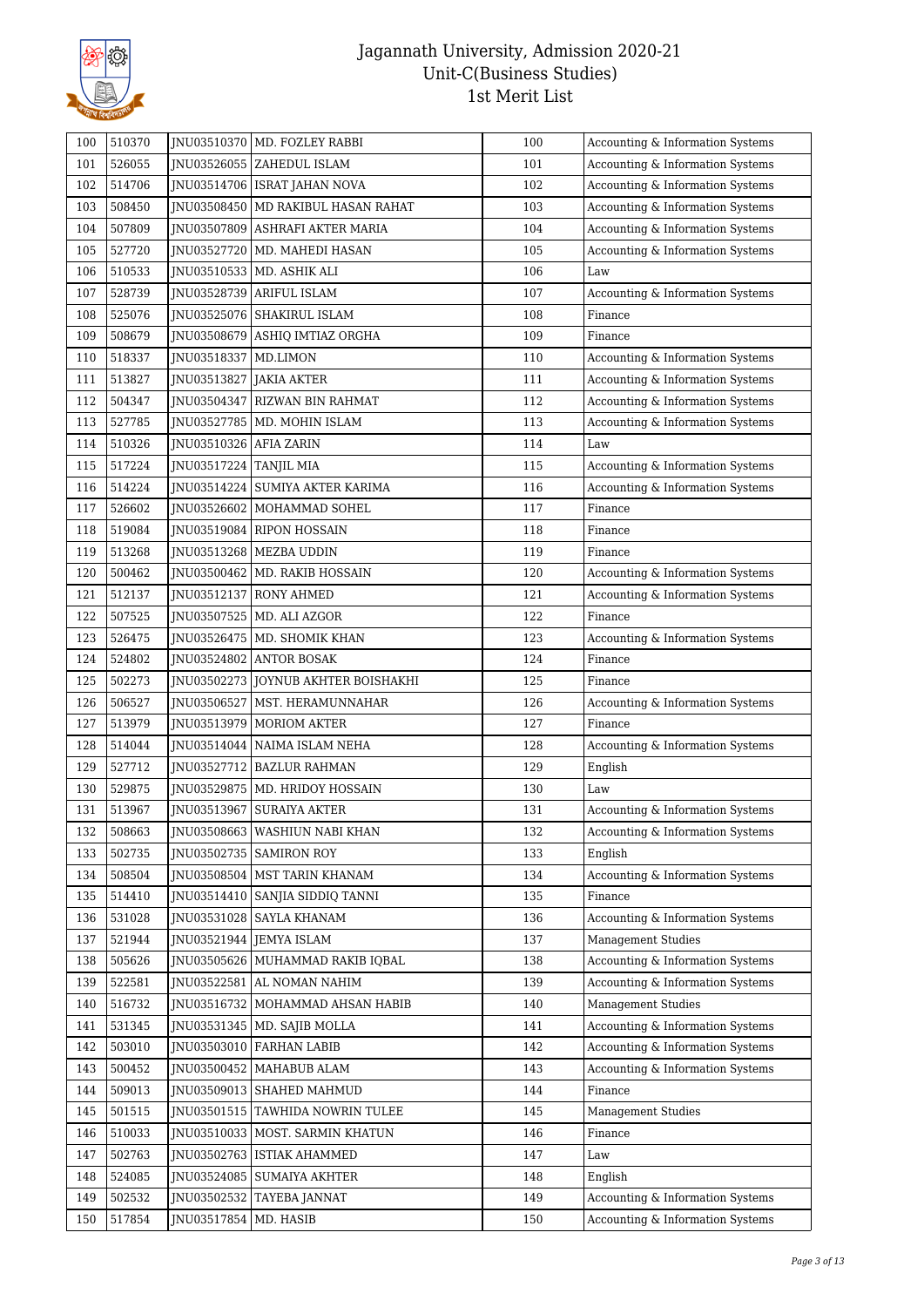

| 151 | 500601 |             | INU03500601 ANUPAM GHOSH        | 151 | Finance                                |
|-----|--------|-------------|---------------------------------|-----|----------------------------------------|
| 152 | 514535 |             | JNU03514535 ANISHA TASNIM       | 152 | Accounting & Information Systems       |
| 153 | 527696 |             | JNU03527696   MD. AKASH HOSSAIN | 153 | Finance                                |
| 154 | 527097 | JNU03527097 | THAMID AWSAF RIAD               | 154 | Accounting & Information Systems       |
| 155 | 529253 | JNU03529253 | MOST. TASMIN JAHAN SWEETY       | 155 | Accounting & Information Systems       |
| 156 | 502280 | JNU03502280 | <b>RIMA KHATUN</b>              | 156 | Accounting & Information Systems       |
| 157 | 513857 | JNU03513857 | <b>IVIN JAHAN ANANYA</b>        | 157 | Accounting & Information Systems       |
| 158 | 513889 | JNU03513889 | <b>SUMAIA AKTER</b>             | 158 | Anthropology                           |
| 159 | 533086 | JNU03533086 | SUMIYA AKHTER NIPA              | 159 | Accounting & Information Systems       |
| 160 | 529801 | JNU03529801 | MD. MOMINAR RAHMAN MUNNA        | 160 | Law                                    |
| 161 | 526260 | JNU03526260 | MD. RIAZ HOSSEN                 | 161 | English                                |
| 162 | 517587 | JNU03517587 | MD. SHISHIR                     | 162 | Finance                                |
| 163 | 500144 | JNU03500144 | MST. SANJIDA PARVIN MIM         | 163 | Accounting & Information Systems       |
| 164 | 522948 | JNU03522948 | MD. HELAL UDDIN                 | 164 | Finance                                |
| 165 | 503285 | JNU03503285 | <b>SAHEEN ALAM</b>              | 165 | Accounting & Information Systems       |
| 166 | 502826 | JNU03502826 | MD. HAYATUZZAMAN                | 166 | Finance                                |
| 167 | 500604 | JNU03500604 | MD. MAMUN REZA                  | 167 | Accounting & Information Systems       |
| 168 | 508790 | JNU03508790 | BICKRAM BHATTACHARJA            | 168 | Finance                                |
| 169 | 521044 | JNU03521044 | FAHIM SHAHREAR                  | 169 | Marketing                              |
| 170 | 502904 | JNU03502904 | ABDULLAH AL MAMUN               | 170 | Finance                                |
| 171 | 518507 | JNU03518507 | MAHEDI KHANDOKER                | 171 | Accounting & Information Systems       |
| 172 | 514159 | JNU03514159 | ATIA JANNAT DIA                 | 172 | Accounting & Information Systems       |
| 173 | 522614 | JNU03522614 | MD. KAWSER ALAM                 | 173 | English                                |
| 174 | 524909 | JNU03524909 | TAIP AHMED MOON                 | 174 | Accounting & Information Systems       |
| 175 | 514778 | JNU03514778 | <b>RUPA</b>                     | 175 | Accounting & Information Systems       |
| 176 | 509225 | JNU03509225 | MD. ABUBAKAR SIDDIQUE           | 176 | Accounting & Information Systems       |
| 177 | 519553 | JNU03519553 | <b>BIJOY BANIK</b>              | 177 | Finance                                |
| 178 | 504384 | JNU03504384 | KAUSAR HOSSAIN                  | 178 | Accounting & Information Systems       |
| 179 | 519414 | JNU03519414 | <b>SAKIL AHMMED</b>             | 179 | Finance                                |
| 180 | 502872 | JNU03502872 | MD SELIM TARAFDER               | 180 | Law                                    |
| 181 | 501738 | JNU03501738 | RAMIM AHMED                     | 181 | Accounting & Information Systems       |
| 182 | 514097 |             | JNU03514097 ASHJA AMIN RAKI     | 182 | Finance                                |
| 183 | 528793 |             | JNU03528793 MD. ANOWER HOSSAIN  | 183 | $\ensuremath{\mathsf{Finance}}\xspace$ |
| 184 | 524433 | JNU03524433 | TOMALIKA AKTHER                 | 184 | Accounting & Information Systems       |
| 185 | 516566 | JNU03516566 | MOHAMMAD MAHERAB HOSSAIN        | 185 | <b>Management Studies</b>              |
| 186 | 527699 | JNU03527699 | MAHABUR RAHMAN                  | 186 | Finance                                |
| 187 | 517876 | JNU03517876 | MD. AL- AMIN SARDER             | 187 | Finance                                |
| 188 | 519073 | JNU03519073 | MAHBUBUL HASAN RAFI             | 188 | Accounting & Information Systems       |
| 189 | 500388 | JNU03500388 | MD RANA ISLAM                   | 189 | Accounting & Information Systems       |
| 190 | 519138 | JNU03519138 | NOOR MOHAMMAD                   | 190 | Finance                                |
| 191 | 510490 | JNU03510490 | MD. ASHIK MOLLAH                | 191 | Finance                                |
| 192 | 505077 | JNU03505077 | MD. ROKONOJJAMAN RUPAM          | 192 | Accounting & Information Systems       |
| 193 | 513657 | JNU03513657 | ABDULLAH AL MAMUN               | 193 | Finance                                |
| 194 | 502918 | JNU03502918 | MRINAL SINGHO                   | 194 | Marketing                              |
| 195 | 512716 |             | JNU03512716 HUMYRA ALAM TANJILA | 195 | Accounting & Information Systems       |
| 196 | 531968 | JNU03531968 | AKASH BALLOVE                   | 196 | Accounting & Information Systems       |
| 197 | 532069 | JNU03532069 | MD. RAJAN KHAN                  | 197 | Finance                                |
| 198 | 506987 | JNU03506987 | MIR AHAD HOSSAIN                | 198 | Accounting & Information Systems       |
| 199 | 523103 | JNU03523103 | TASLIME SARKAR                  | 199 | Law                                    |
| 200 | 527768 | JNU03527768 | MONIRUZZAMAN                    | 200 | Accounting & Information Systems       |
| 201 | 528708 | JNU03528708 | MD. ABDUL MOMIN KHAN            | 201 | Finance                                |
|     |        |             |                                 |     |                                        |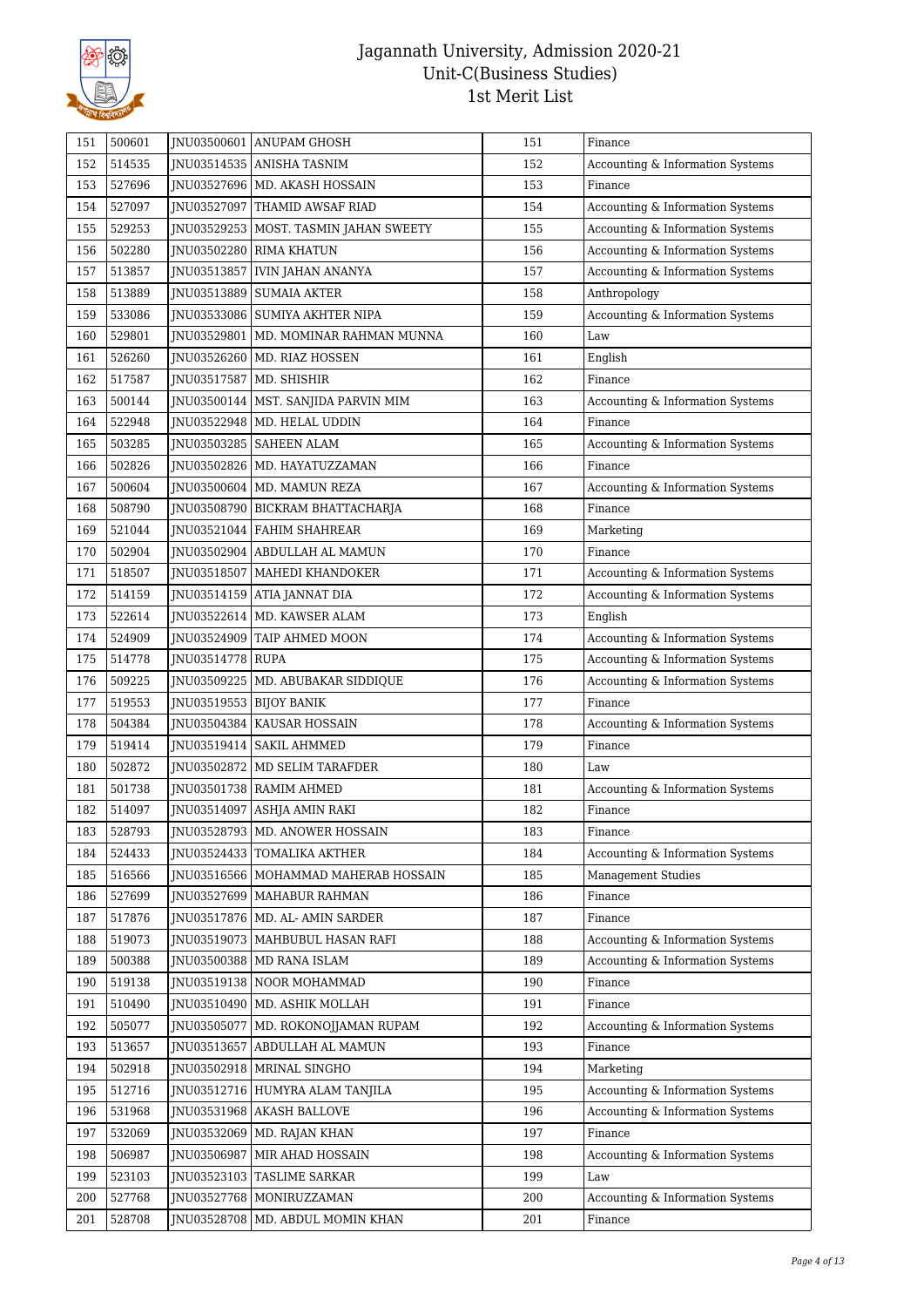

| 202 | 506736 |             | JNU03506736 JOBAYER AHAMED                 | 202 | Accounting & Information Systems |
|-----|--------|-------------|--------------------------------------------|-----|----------------------------------|
| 203 | 529960 | JNU03529960 | <b>SOMJID KUMAR</b>                        | 203 | Accounting & Information Systems |
| 204 | 500419 | JNU03500419 | <b>MD.EMON HOSSAIN</b>                     | 204 | Finance                          |
| 205 | 529598 | JNU03529598 | MEHEDI HASSAN JUWEL                        | 205 | Marketing                        |
| 206 | 516633 | JNU03516633 | <b>ABEDUR RAHMAN</b>                       | 206 | Accounting & Information Systems |
| 207 | 524419 | JNU03524419 | JINNATUN NOOR ARPA                         | 207 | Finance                          |
| 208 | 533189 | JNU03533189 | <b>BISHAL NANDI</b>                        | 208 | <b>Management Studies</b>        |
| 209 | 502233 | INU03502233 | MD. HAFIZUR RAHMAN                         | 209 | Law                              |
| 210 | 520436 |             | INU03520436   MOHAMMAD ANWAR HOSSAIN SUMON | 210 | Accounting & Information Systems |
| 211 | 516320 | JNU03516320 | NOWROSE FARHAN ALVY                        | 211 | Finance                          |
| 212 | 502676 | INU03502676 | MOSTOFA KHAN                               | 212 | Marketing                        |
| 213 | 514012 | JNU03514012 | <b>SUSMITA DABNATH</b>                     | 213 | Finance                          |
| 214 | 529642 | JNU03529642 | MD. ABU BAKAR SIDDIQUE                     | 214 | Accounting & Information Systems |
| 215 | 506765 | JNU03506765 | MD. SAKIB MAHMUD SABBIR                    | 215 | Accounting & Information Systems |
| 216 | 510920 | JNU03510920 | MD. RAKIBUL HASAN                          | 216 | Accounting & Information Systems |
| 217 | 514477 | INU03514477 | <b>SUMAIYA AMIN</b>                        | 217 | Accounting & Information Systems |
| 218 | 518274 | JNU03518274 | MD. ARMAN HOSAN                            | 218 | Finance                          |
| 219 | 520893 | JNU03520893 | NASIR UDDIN ZIHAD                          | 219 | Accounting & Information Systems |
| 220 | 531292 | JNU03531292 | MD. SHAIFUL TALUKDER                       | 220 | Finance                          |
| 221 | 504790 |             | JNU03504790   ALIUZZAMAN                   | 221 | Accounting & Information Systems |
| 222 | 518369 | JNU03518369 | <b>EMON</b>                                | 222 | Accounting & Information Systems |
| 223 | 507812 | JNU03507812 | <b>TANZILA AKTER</b>                       | 223 | Finance                          |
| 224 | 517208 | JNU03517208 | SHRESTHA VINCENT REBEIRO                   | 224 | Accounting & Information Systems |
| 225 | 517487 | JNU03517487 | MD. AL-AMIN                                | 225 | Accounting & Information Systems |
| 226 | 508166 |             | JNU03508166   MARIYA MURSHIDA              | 226 | Accounting & Information Systems |
| 227 | 518765 | JNU03518765 | SHEIKH ATAUL MAZID RASHED                  | 227 | Finance                          |
|     |        |             |                                            |     |                                  |
| 228 | 518089 | JNU03518089 | MD. TAWSIF AHMED                           | 228 |                                  |
| 229 | 524629 |             | JNU03524629   MD.PARVES ISLAM DURJOY       | 229 | Marketing<br>Finance             |
| 230 | 508964 | JNU03508964 | <b>BONDHON CHAKRABORTY</b>                 | 230 | Accounting & Information Systems |
| 231 | 531712 | JNU03531712 | <b>RUNA AKTER</b>                          | 231 | Finance                          |
| 232 | 525908 | JNU03525908 | MD. SADDAM HOSSAIN SAGOR                   | 232 | Finance                          |
| 233 | 505445 | JNU03505445 | <b>ANIK RAY</b>                            | 233 | Management Studies               |
| 234 | 504523 |             | JNU03504523 MD. SAIFULLAH                  | 234 | English                          |
| 235 | 516358 | JNU03516358 | NOOR ALAM MAJUMDER                         | 235 | Finance                          |
| 236 | 508462 | JNU03508462 | MAHBUBA SULTANA TRIPTY                     | 236 | Accounting & Information Systems |
| 237 | 519068 |             | JNU03519068 JUNAED BOGDADI                 | 237 | Accounting & Information Systems |
| 238 | 526310 | JNU03526310 | JAHEDUR RAHMAN                             | 238 | Accounting & Information Systems |
| 239 | 505598 | JNU03505598 | NURHANA SADIA                              | 239 | Accounting & Information Systems |
| 240 | 525066 | JNU03525066 | MD. SAKIB FOYSAL                           | 240 | Accounting & Information Systems |
| 241 | 505864 | JNU03505864 | MD. ASIB HOSSAIN MOHON                     | 241 | Finance                          |
| 242 | 516784 | JNU03516784 | MD. ASIF                                   | 242 | Accounting & Information Systems |
| 243 | 501401 | INU03501401 | RABEYA KHATUN                              | 243 | Accounting & Information Systems |
| 244 | 505663 | JNU03505663 | MD. MORSALIN PRAMANIK                      | 244 | Finance                          |
| 245 | 508550 |             | JNU03508550   MD. SABBIR HOSSAIN           | 245 | Accounting & Information Systems |
| 246 | 507788 | JNU03507788 | SAMIHA ULLAH BIDHU                         | 246 | Finance                          |
| 247 | 522550 | JNU03522550 | <b>RIDOY HASAN</b>                         | 247 | Law                              |
| 248 | 517669 | JNU03517669 | <b>UDDIP DEY</b>                           | 248 | Accounting & Information Systems |
| 249 | 502456 | JNU03502456 | SAMIA ISLAM                                | 249 | Finance                          |
| 250 | 512442 | JNU03512442 | FATEMA AKTHER                              | 250 | Finance                          |
| 251 | 519153 | JNU03519153 | MD: AL AMIN                                | 251 | Accounting & Information Systems |
| 252 | 500026 | JNU03500026 | SHAFIUN NESA ARIUN                         | 252 | Finance                          |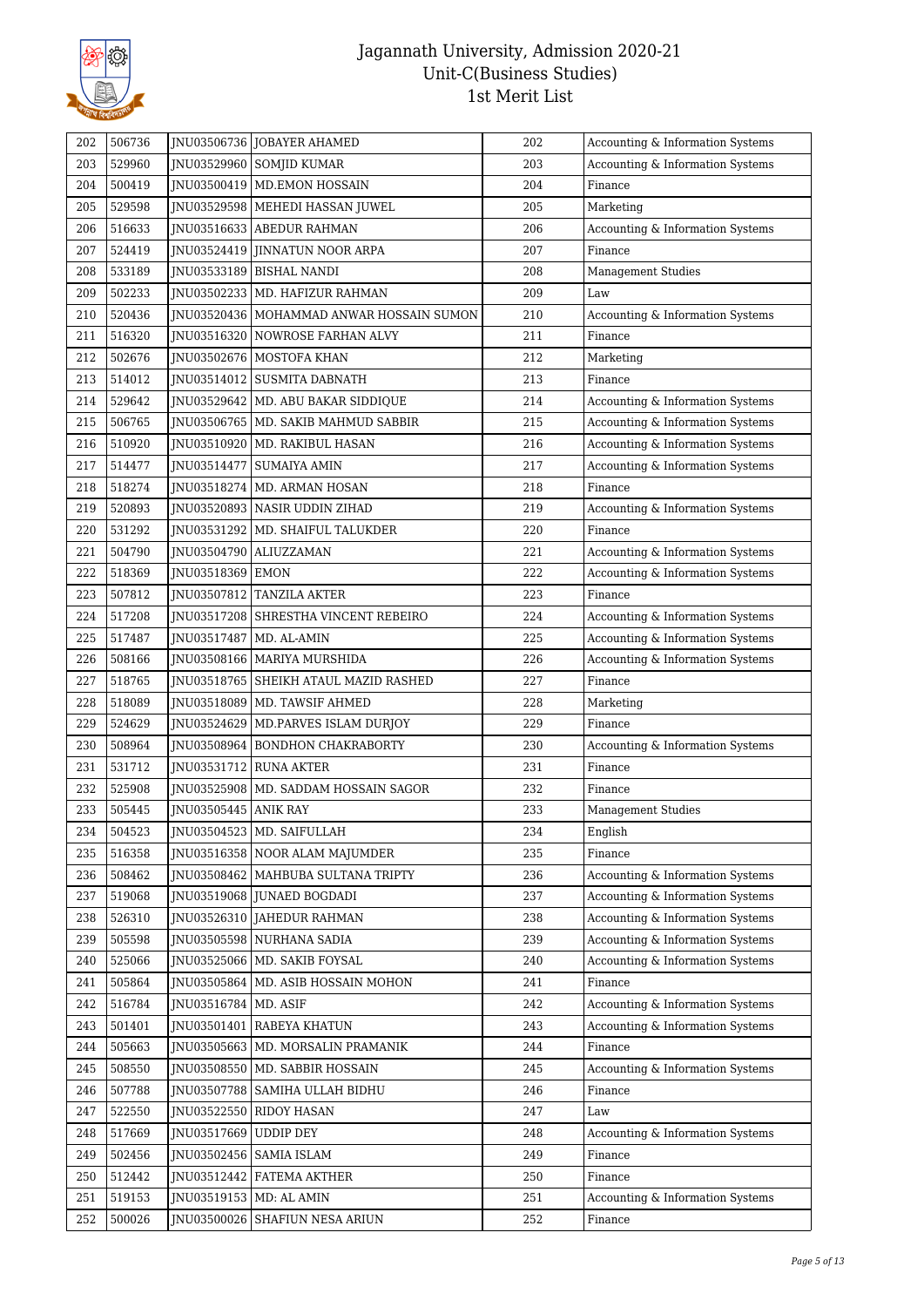

| 253 | 514128 |                         | JNU03514128 ANIKA AKTER               | 253 | Accounting & Information Systems |
|-----|--------|-------------------------|---------------------------------------|-----|----------------------------------|
| 254 | 503592 |                         | JNU03503592 ASHIKUR RAHMAN            | 254 | Accounting & Information Systems |
| 255 | 500628 |                         | JNU03500628   MD. RAJU AHEMED         | 255 | Accounting & Information Systems |
| 256 | 523538 |                         | JNU03523538   NAJMUL HAQ              | 256 | Accounting & Information Systems |
| 257 | 515170 |                         | JNU03515170 AYESHA SIDDIKA            | 257 | English                          |
| 258 | 518344 | JNU03518344   MD. SAJID |                                       | 258 | Accounting & Information Systems |
| 259 | 518071 | JNU03518071             | MD. SHAHRUKH KHAN                     | 259 | Accounting & Information Systems |
| 260 | 509891 | JNU03509891             | S. M. REJAUL KARIM                    | 260 | Accounting & Information Systems |
| 261 | 522684 |                         | JNU03522684 SHAHEEL MOHAMMED SHAD     | 261 | Accounting & Information Systems |
| 262 | 513686 |                         | JNU03513686   YEASIN ARAFATH          | 262 | Accounting & Information Systems |
| 263 | 516902 |                         | JNU03516902 PRONOY SARKER             | 263 | Accounting & Information Systems |
| 264 | 514420 |                         | JNU03514420   MOST. ARJUDA AKTER TIHA | 264 | Accounting & Information Systems |
| 265 | 500360 |                         | JNU03500360   ISHRAT JAHAN NOURIN     | 265 | Accounting & Information Systems |
| 266 | 531785 |                         | JNU03531785 SIFAT ARA DIBA            | 266 | Law                              |
| 267 | 527053 |                         | JNU03527053   MOSHARAF FAHIM          | 267 | Accounting & Information Systems |
| 268 | 527377 | JNU03527377             | AMINUL ISLAM NIHAT                    | 268 | <b>Management Studies</b>        |
| 269 | 529677 | JNU03529677             | MD. RUHUL AMIN SARKAR                 | 269 | Accounting & Information Systems |
| 270 | 514212 | JNU03514212             | <b>SABRINA KHAN</b>                   | 270 | Accounting & Information Systems |
| 271 | 518438 | JNU03518438 SOVOTH DAS  |                                       | 271 | Accounting & Information Systems |
| 272 | 514051 | JNU03514051             | NAFESA TABASSOM                       | 272 | Accounting & Information Systems |
| 273 | 507737 | JNU03507737             | SHEIKH SUMAIYA                        | 273 | Accounting & Information Systems |
| 274 | 516483 |                         | JNU03516483   MD. MEHADI HASSAN       | 274 | Accounting & Information Systems |
| 275 | 505211 | JNU03505211             | TAIFA TASNIM PRAPTY                   | 275 | <b>Management Studies</b>        |
| 276 | 511562 | JNU03511562             | HABIBA ISLAM                          | 276 | English                          |
| 277 | 520142 |                         | JNU03520142 EMRAN HOSEN               | 277 | <b>Management Studies</b>        |
| 278 | 522754 |                         | JNU03522754   SOHEL HOSSAIN           | 278 | <b>Management Studies</b>        |
| 279 | 517524 | JNU03517524             | MD. SHAKIL HOSEN                      | 279 | Marketing                        |
| 280 | 522549 |                         | JNU03522549   AMZAD HOSSAIN           | 280 | Law                              |
| 281 | 500368 | JNU03500368 NUPUR       |                                       | 281 | <b>Management Studies</b>        |
| 282 | 507894 |                         | JNU03507894 SIRAJUM MONIRA            | 282 | Marketing                        |
| 283 | 518229 |                         | JNU03518229   MD.RADOAN HOSSAIN       | 283 | Marketing                        |
| 284 | 505654 |                         | JNU03505654   MD. FARIDUL ISLAM       | 284 | <b>Management Studies</b>        |
| 285 | 501793 |                         | JNU03501793   MRIHONJOL KARMAKAR DIP  | 285 | Economics                        |
| 286 | 509116 |                         | JNU03509116   MD. MURSALIN FAKIR      | 286 | Management Studies               |
| 287 | 525163 |                         | JNU03525163   MD ABDULLAH             | 287 | Law                              |
| 288 | 504727 | INU03504727             | MD. AL SAHARIAR SHAWON                | 288 | Marketing                        |
| 289 | 517857 | JNU03517857 MD. ALIF    |                                       | 289 | <b>Management Studies</b>        |
| 290 | 514278 |                         | JNU03514278 OMME AYMAN                | 290 | English                          |
| 291 | 510325 | JNU03510325             | MD. JOHURUL ISLAM JONY                | 291 | English                          |
| 292 | 526748 |                         | JNU03526748 RABBI ISLAM               | 292 | <b>Management Studies</b>        |
| 293 | 504545 |                         | JNU03504545   MAHBUBUR RAHMAN AKASH   | 293 | <b>Management Studies</b>        |
| 294 | 505960 | JNU03505960   MD. SUMON |                                       | 294 | Law                              |
| 295 | 501036 |                         | JNU03501036   MD. ASADUZZAMAN         | 295 | <b>Management Studies</b>        |
| 296 | 524775 |                         | JNU03524775 AKIBE AHMED HEMEL         | 296 | Marketing                        |
| 297 | 506748 |                         | JNU03506748   MD. ASADUL SARKER       | 297 | Law                              |
| 298 | 510628 |                         | JNU03510628 MD. HASIBUL HASAN         | 298 | <b>Management Studies</b>        |
| 299 | 525005 |                         | JNU03525005   MD. NAZMUL ISLAM SHOVO  | 299 | <b>Management Studies</b>        |
| 300 | 522075 |                         | JNU03522075   MONI RANI DEBNATH       | 300 | <b>Management Studies</b>        |
| 301 | 511662 |                         | JNU03511662   KHADIZA AKTER           | 301 | Marketing                        |
| 302 | 522384 |                         | JNU03522384 MORIOM AKTER              | 302 | Marketing                        |
| 303 | 507709 |                         | JNU03507709   FATEMA TUJ JOHURA ANIKA | 303 | Marketing                        |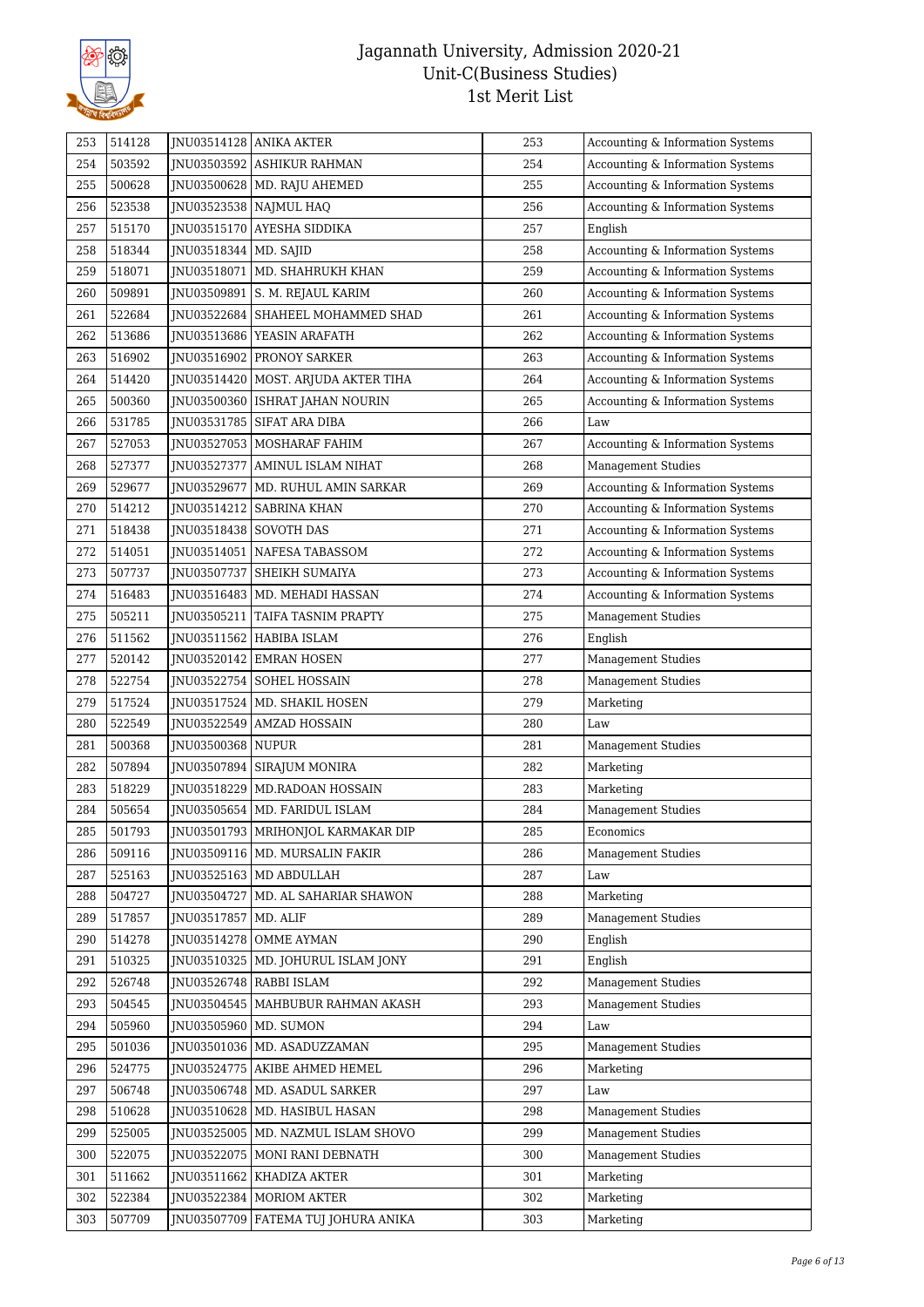

| 304 | 510252 |                          | JNU03510252   MD. SHAH NAWAJ              | 304 | Economics                 |
|-----|--------|--------------------------|-------------------------------------------|-----|---------------------------|
| 305 | 531032 |                          | JNU03531032 SURAYEA ALAM MIM              | 305 | <b>Management Studies</b> |
| 306 | 527633 |                          | JNU03527633   MIR IBRAR ALI               | 306 | <b>Management Studies</b> |
| 307 | 501407 |                          | JNU03501407   MST. SANJIDAH AKHTER KONIKA | 307 | <b>Management Studies</b> |
| 308 | 528530 |                          | JNU03528530   MST. TASNIA TABASSUM BITTO  | 308 | <b>Management Studies</b> |
| 309 | 511043 |                          | JNU03511043   RABIUL ISLAM                | 309 | Marketing                 |
| 310 | 530372 |                          | JNU03530372 RANA HOSSAIN SAGOR            | 310 | Land Management and Law   |
| 311 | 514387 | JNU03514387              | <b>SONIA AKTER</b>                        | 311 | Marketing                 |
| 312 | 517414 | JNU03517414   HIRA MIA   |                                           | 312 | <b>Management Studies</b> |
| 313 | 511779 | JNU03511779              | MD. ARFUZ                                 | 313 | <b>Management Studies</b> |
| 314 | 513649 | JNU03513649              | AKIDUL ISLAM                              | 314 | <b>Management Studies</b> |
| 315 | 528727 |                          | JNU03528727   MD. SHOHAG MIA              | 315 | <b>Management Studies</b> |
| 316 | 526318 | JNU03526318              | ASHIKUR ROHMAN                            | 316 | <b>Management Studies</b> |
| 317 | 510865 |                          | JNU03510865   MD. SAROWAR HOSSAIN         | 317 | <b>Management Studies</b> |
| 318 | 527957 |                          | JNU03527957   MD. ABRAR HOSSAIN SAHAD     | 318 | <b>Management Studies</b> |
| 319 | 518252 |                          | JNU03518252   MD. RIFAT HASAN REAL        | 319 | Marketing                 |
| 320 | 502319 | INU03502319              | ISRAT JAHAN SHAHRIN                       | 320 | Marketing                 |
| 321 | 513940 |                          | JNU03513940 TASFIA AHMED RIMA             | 321 | Marketing                 |
| 322 | 510031 |                          | JNU03510031 AUNKITA SARKAR                | 322 | <b>Management Studies</b> |
| 323 | 516527 | JNU03516527              | <b>ABU SHAFAET</b>                        | 323 | <b>Management Studies</b> |
| 324 | 514154 |                          | JNU03514154   RABEYA ISLAM                | 324 | <b>Management Studies</b> |
| 325 | 524521 |                          | JNU03524521   BUSHRA HAFIZ LUBABA         | 325 | <b>Management Studies</b> |
| 326 | 510637 |                          | JNU03510637   MD. ABDUR RAHIM             | 326 | <b>Management Studies</b> |
| 327 | 504485 |                          | JNU03504485   MD. S.M. SABBIR             | 327 | <b>Management Studies</b> |
| 328 | 527690 |                          | JNU03527690   MD MAHFUG RAHMAN            | 328 | <b>Management Studies</b> |
| 329 | 519725 |                          | JNU03519725   SHURA SARKAR ALBON          | 329 | <b>Management Studies</b> |
| 330 | 520471 | JNU03520471              | <b>RASEL MIA RINKON</b>                   | 330 | <b>Management Studies</b> |
| 331 | 525627 |                          | JNU03525627 ZARIN TASNIM MEEM             | 331 | Marketing                 |
| 332 | 504283 |                          | JNU03504283   PREETY BEGUM                | 332 | <b>Management Studies</b> |
| 333 | 509186 |                          | JNU03509186   RAJU AHMED                  | 333 | <b>Management Studies</b> |
| 334 | 505797 |                          | JNU03505797   PARTHO SAHA                 | 334 | Marketing                 |
| 335 | 505242 |                          | INU03505242   MARIA AKTHER METHILA        | 335 | Marketing                 |
| 336 | 512123 |                          | JNU03512123   MD. ASRAFUL ISLAM           | 336 | Management Studies        |
| 337 | 504633 |                          | JNU03504633 HOSSAIN MIA                   | 337 | <b>Management Studies</b> |
| 338 | 528048 | JNU03528048   MD. EYASIN |                                           | 338 | <b>Management Studies</b> |
| 339 | 513162 |                          | JNU03513162 DALIM CHANDRA DAS             | 339 | <b>Management Studies</b> |
| 340 | 518832 |                          | JNU03518832   FAHADUL ISLAM               | 340 | <b>Management Studies</b> |
| 341 | 500382 | JNU03500382              | MD. ASIF SHAHRIAR                         | 341 | <b>Management Studies</b> |
| 342 | 501913 | JNU03501913 AMIT DAS     |                                           | 342 | Economics                 |
| 343 | 522207 | JNU03522207              | <b>NAKIA AKTER</b>                        | 343 | Economics                 |
| 344 | 513920 |                          | JNU03513920 NANDITA KHAN                  | 344 | <b>Management Studies</b> |
| 345 | 517677 | JNU03517677              | <b>SUBROTO DAS</b>                        | 345 | Marketing                 |
| 346 | 512257 | JNU03512257              | MD. NAYEM HASAN                           | 346 | Marketing                 |
| 347 | 520217 | JNU03520217              | MD. MASUM BILLAH                          | 347 | Marketing                 |
| 348 | 506239 |                          | JNU03506239   MD. SHAHIN ISLAM            | 348 | <b>Management Studies</b> |
| 349 | 518037 | JNU03518037              | WAHID MD. WALIUL ISLAM                    | 349 | Marketing                 |
| 350 | 520170 |                          | JNU03520170   MD IMRAN HOSSAIN            | 350 | Marketing                 |
| 351 | 500530 |                          | JNU03500530 AJOY BISWAS                   | 351 | <b>Management Studies</b> |
| 352 | 517683 | JNU03517683              | FAHIM BHUIYAN                             | 352 | Marketing                 |
| 353 | 525073 |                          | JNU03525073   RABBI ISLAM                 | 353 | Management Studies        |
| 354 | 503212 | JNU03503212              | <b>SAGOR BALA</b>                         | 354 | <b>Management Studies</b> |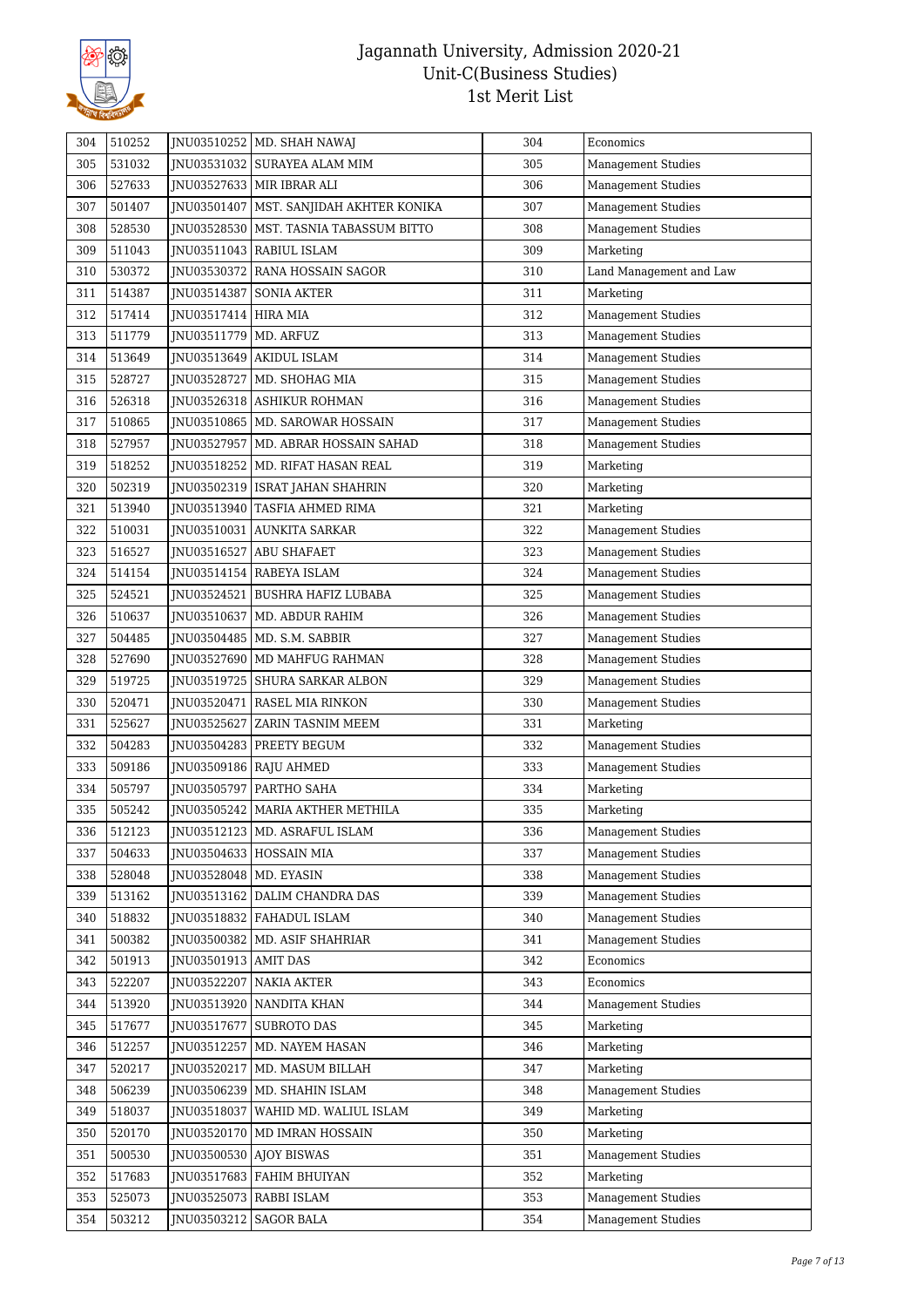

| 355 | 523398 |             | JNU03523398   MD. SAKIB HOSSAIN     | 355 | Marketing                 |
|-----|--------|-------------|-------------------------------------|-----|---------------------------|
| 356 | 517199 |             | JNU03517199   PARTHA PRATIM SAHA    | 356 | Management Studies        |
| 357 | 506495 |             | JNU03506495   MAHFUZA ISLAM MUNNY   | 357 | Economics                 |
| 358 | 525870 |             | JNU03525870   SUDARSHAN CHAKRABORTY | 358 | Marketing                 |
| 359 | 502289 | JNU03502289 | NUR NAHAR AUAL SONAMONI             | 359 | Marketing                 |
| 360 | 513801 |             | JNU03513801   SAYMA AKTER           | 360 | Marketing                 |
| 361 | 510247 | JNU03510247 | S. M. ABDULLAH BIN ROWHA SIAM       | 361 | Marketing                 |
| 362 | 513814 | JNU03513814 | ARIFA AKTER SINTHIA                 | 362 | <b>Management Studies</b> |
| 363 | 533078 |             | JNU03533078   DOLON ALAM JUI        | 363 | Management Studies        |
| 364 | 533243 |             | JNU03533243   MD. DIPU POSARE       | 364 | <b>Management Studies</b> |
| 365 | 508616 |             | JNU03508616   SHAKIL AHMED RAFI     | 365 | <b>Management Studies</b> |
| 366 | 514620 |             | JNU03514620 NAIMA AKTER KABITA      | 366 | Marketing                 |
| 367 | 500454 |             | JNU03500454   MD SHAHINUR ISLAM     | 367 | <b>Management Studies</b> |
| 368 | 502351 | JNU03502351 | SHARMILI HASAN ARPI                 | 368 | <b>Management Studies</b> |
| 369 | 508466 |             | JNU03508466 AL AMIN MIAH            | 369 | Marketing                 |
| 370 | 514306 |             | JNU03514306 RUPA HALDAR             | 370 | <b>Management Studies</b> |
| 371 | 502344 | JNU03502344 | ANAMIKA MALLICK                     | 371 | <b>Management Studies</b> |
| 372 | 527529 | JNU03527529 | <b>MITA RANI DAS</b>                | 372 | <b>Management Studies</b> |
| 373 | 519231 | JNU03519231 | <b>ANWAR HOSSAIN</b>                | 373 | <b>Management Studies</b> |
| 374 | 503029 | JNU03503029 | MD SAMAUN HOSSAIN                   | 374 | Marketing                 |
| 375 | 514171 | JNU03514171 | <b>AMENA AKTER</b>                  | 375 | Management Studies        |
| 376 | 517245 |             | JNU03517245   RIAZ MOHAMMED SHAKIR  | 376 | <b>Management Studies</b> |
| 377 | 517418 | JNU03517418 | ARIF HOSSAIN                        | 377 | <b>Management Studies</b> |
| 378 | 512433 | JNU03512433 | JANNATUL NAIMA                      | 378 | <b>Management Studies</b> |
| 379 | 526584 |             | JNU03526584 TOUHIDUL ISLAM          | 379 | Marketing                 |
| 380 | 505682 | JNU03505682 | MD. GISHAN PARVES HERA              | 380 | Marketing                 |
| 381 | 526091 | JNU03526091 | <b>ASHISH NATH</b>                  | 381 | Marketing                 |
| 382 | 518334 | JNU03518334 | <b>ABDUR RAHMAN</b>                 | 382 | <b>Management Studies</b> |
| 383 | 502613 | JNU03502613 | JANNATUL FERDOUSI                   | 383 | <b>Management Studies</b> |
| 384 | 526606 |             | JNU03526606   SAIFUL ISLAM          | 384 | Marketing                 |
| 385 | 510324 |             | JNU03510324   MD. ARMAN HOSEN AKASH | 385 | Land Management and Law   |
| 386 | 501403 |             | JNU03501403 JANNAT AKTHER RIVA      | 386 | Land Management and Law   |
| 387 | 533143 |             | JNU03533143   MD.RAJIB HOSSEN       | 387 | <b>Management Studies</b> |
| 388 | 508988 | JNU03508988 | NOOR ADIT AHMED                     | 388 | Marketing                 |
| 389 | 527513 |             | JNU03527513 MOUMITA DUTTA           | 389 | <b>Management Studies</b> |
| 390 | 508132 | JNU03508132 | THAMINA AKTER BONNA                 | 390 | <b>Management Studies</b> |
| 391 | 524150 | JNU03524150 | MD. SOJIB MIA                       | 391 | <b>Management Studies</b> |
| 392 | 501645 | JNU03501645 | SHAMA ROY BARSHA                    | 392 | <b>Management Studies</b> |
| 393 | 518101 | JNU03518101 | <b>SHIHAB</b>                       | 393 | Marketing                 |
| 394 | 509469 | INU03509469 | HRIDOY KUMAR DEY                    | 394 | Public Administration     |
| 395 | 522034 |             | JNU03522034 FAHIMA AKTER SHOVA      | 395 | <b>Management Studies</b> |
| 396 | 526233 | JNU03526233 | ABIDUL HOQUE RAHAT                  | 396 | <b>Management Studies</b> |
| 397 | 510408 | JNU03510408 | MD. AL-MARUF                        | 397 | Marketing                 |
| 398 | 527992 | JNU03527992 | MD AL AMIN HOSSAIN                  | 398 | <b>Management Studies</b> |
| 399 | 504688 |             | JNU03504688   MD.AMRAN HOSSAIN      | 399 | Marketing                 |
| 400 | 506602 | JNU03506602 | FATEMA SCHROTH SHETU                | 400 | <b>Management Studies</b> |
| 401 | 500442 | JNU03500442 | <b>AKASH AHMED</b>                  | 401 | <b>Management Studies</b> |
| 402 | 513646 | JNU03513646 | MD. OMAR FARUK                      | 402 | Marketing                 |
| 403 | 526251 | JNU03526251 | MD MUSHFIQUR RAHMAN                 | 403 | Management Studies        |
| 404 | 522776 |             | JNU03522776   MD. ABU RAZIN RUMI    | 404 | <b>Management Studies</b> |
| 405 | 514295 | JNU03514295 | FATEMA-TUL-JANNAT                   | 405 | Marketing                 |
|     |        |             |                                     |     |                           |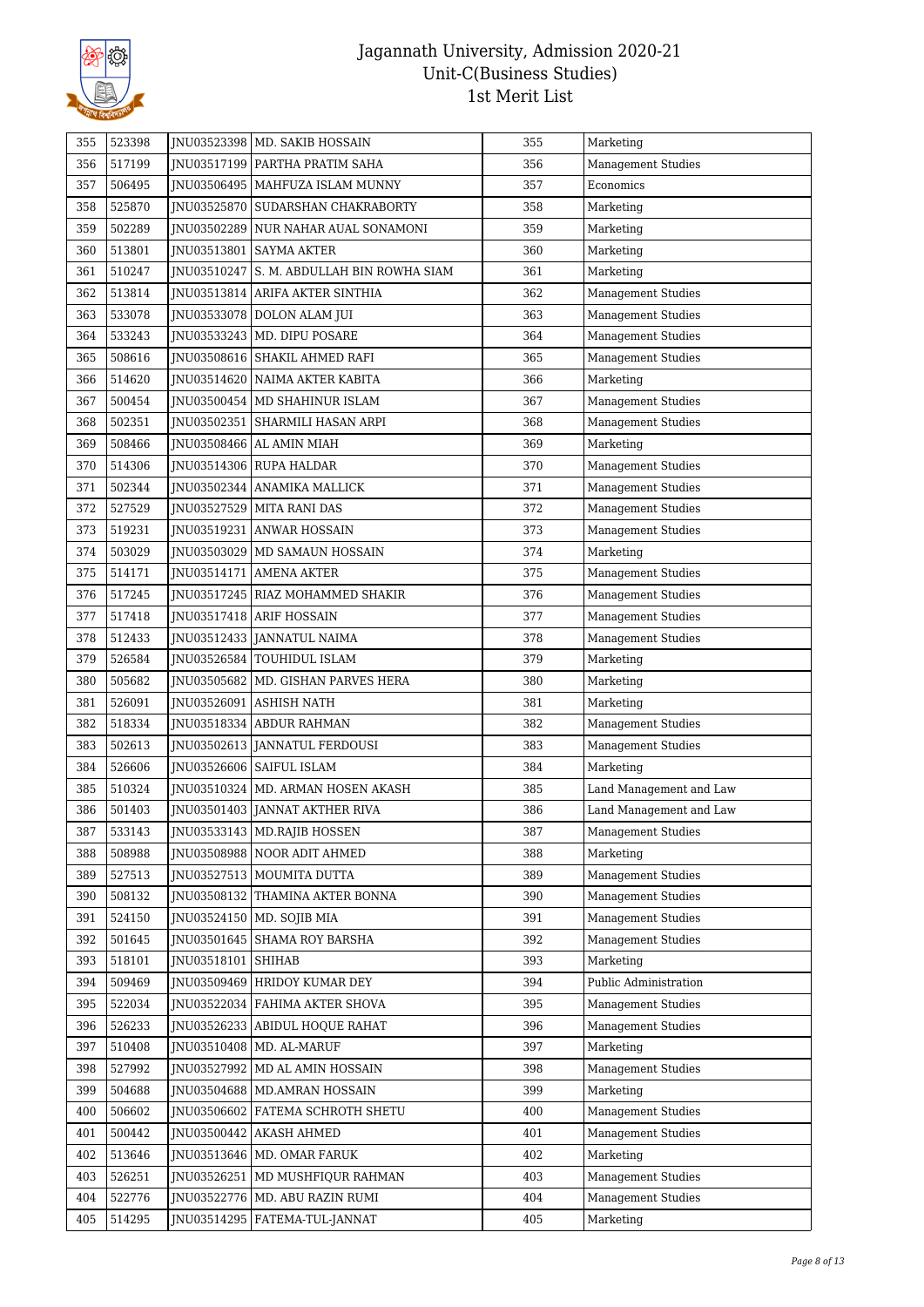

| 406 | 501426 |                          | INU03501426   MONY BEGUM               | 406 | Management Studies        |
|-----|--------|--------------------------|----------------------------------------|-----|---------------------------|
| 407 | 522870 |                          | JNU03522870 RAKIBUL ISLAM              | 407 | <b>Management Studies</b> |
| 408 | 510249 |                          | JNU03510249   MD. SADAF AL HASAN       | 408 | <b>Management Studies</b> |
| 409 | 528696 |                          | JNU03528696 GOURANGO SARKER            | 409 | <b>Management Studies</b> |
| 410 | 516167 |                          | JNU03516167   SADMAN SHARIAR DIPTO     | 410 | Marketing                 |
| 411 | 500009 |                          | JNU03500009 SHAMMI RAHMAN              | 411 | <b>Management Studies</b> |
| 412 | 527632 | JNU03527632   MD AL AMIN |                                        | 412 | <b>Management Studies</b> |
| 413 | 522109 |                          | JNU03522109 NAFISA BINTA MOHSIN        | 413 | <b>Management Studies</b> |
| 414 | 511547 |                          | JNU03511547 RAHIMA AKTER BRISTY        | 414 | <b>Management Studies</b> |
| 415 | 505272 | JNU03505272              | AYSHA JAMIL SWEETY                     | 415 | Public Administration     |
| 416 | 528844 | JNU03528844              | MD. RAKIB HASAN                        | 416 | <b>Management Studies</b> |
| 417 | 503846 |                          | JNU03503846   SAKILA AFROJ             | 417 | <b>Management Studies</b> |
| 418 | 500146 |                          | JNU03500146   MST. SANJIDA KHATUN URME | 418 | Marketing                 |
| 419 | 524434 |                          | JNU03524434   NAZMUNNAHAR              | 419 | Land Management and Law   |
| 420 | 501535 |                          | JNU03501535   NUSRAT JAHAN             | 420 | <b>Management Studies</b> |
| 421 | 505855 | JNU03505855              | MD. NOYON ISLAM                        | 421 | Marketing                 |
| 422 | 505418 |                          | JNU03505418 JANNATUL NURI              | 422 | <b>Management Studies</b> |
| 423 | 518045 |                          | JNU03518045   MD.SHIPON KHAN           | 423 | <b>Management Studies</b> |
| 424 | 527890 |                          | JNU03527890   MD YOUNUS ALI            | 424 | Marketing                 |
| 425 | 515722 | INU03515722              | MAHMUDA AKTER SURAIYA                  | 425 | Management Studies        |
| 426 | 515205 |                          | JNU03515205   SABEKUN NAHAR            | 426 | Marketing                 |
| 427 | 503398 |                          | JNU03503398   MD. SHAHARIAR HOSEN      | 427 | Marketing                 |
| 428 | 502945 |                          | JNU03502945 JIHAN MOLLA                | 428 | <b>Management Studies</b> |
| 429 | 523381 |                          | JNU03523381 EKRAM HOSSAIN              | 429 | <b>Management Studies</b> |
| 430 | 533341 | JNU03533341              | MD. SABBIR HASAN NAHID                 | 430 | Marketing                 |
| 431 | 531626 |                          | JNU03531626 TANHA KHANAM               | 431 | Marketing                 |
| 432 | 507683 |                          | JNU03507683   MEGHLA AKTER MIM         | 432 | Marketing                 |
| 433 | 501424 |                          | JNU03501424   SAJIDA NAJNEEN MEEM      | 433 | <b>Management Studies</b> |
| 434 | 516213 |                          | JNU03516213   MD. SHAKIL BHUIYAN       | 434 | Marketing                 |
| 435 | 513822 | JNU03513822              | RABEYA SULTANA RIPTE                   | 435 | Management Studies        |
| 436 | 508467 |                          | JNU03508467   TANJUM ISLAM             | 436 | <b>Management Studies</b> |
| 437 | 527629 |                          | JNU03527629   MD. RAKIBUL ISLAM        | 437 | <b>Management Studies</b> |
| 438 | 518759 |                          | JNU03518759   SHAHADAT HOSSEN          | 438 | <b>Management Studies</b> |
| 439 | 506752 |                          | JNU03506752 RUBEL AHMED                | 439 | <b>Management Studies</b> |
| 440 | 508488 | JNU03508488   MD. OMOR   |                                        | 440 | <b>Management Studies</b> |
| 441 | 504426 | JNU03504426              | MD. SHAMIM HOSSAIN                     | 441 | <b>Management Studies</b> |
| 442 | 514538 |                          | JNU03514538   SHAHREEN KABIR FARIA     | 442 | Management Studies        |
| 443 | 522800 | JNU03522800              | MD. SHAKHAWAT HOSSAIN                  | 443 | <b>Management Studies</b> |
| 444 | 517428 | JNU03517428              | MD DIN ISLAM                           | 444 | Management Studies        |
| 445 | 517551 |                          | JNU03517551 NAHIAN MOSHARROF           | 445 | Management Studies        |
| 446 | 507113 | JNU03507113              | <b>CHWAN BASAK</b>                     | 446 | Marketing                 |
| 447 | 518830 | JNU03518830              | MD SUJON MAH                           | 447 | Marketing                 |
| 448 | 502757 | JNU03502757              | <b>SK. RAHAT RAHAMAN</b>               | 448 | Marketing                 |
| 449 | 529400 | JNU03529400              | PRITILATA RANI                         | 449 | <b>Management Studies</b> |
| 450 | 531304 |                          | JNU03531304 SHEIKH KAUSAR              | 450 | Management Studies        |
| 451 | 533385 |                          | JNU03533385 ABU BAKAR SIDDIK           | 451 | <b>Management Studies</b> |
| 452 | 511000 |                          | JNU03511000 TANMOY KUMAR               | 452 | <b>Management Studies</b> |
| 453 | 529906 | JNU03529906              | MD. ASHIK KHANDKER                     | 453 | Marketing                 |
| 454 | 502602 | JNU03502602              | HAFSHA KHATUN                          | 454 | Bangla                    |
| 455 | 510715 |                          | JNU03510715   MD. AL- AMIN ISLAM SOJIB | 455 | Marketing                 |
| 456 | 528081 | JNU03528081              | MD SABUJ SHEIKH                        | 456 | Marketing                 |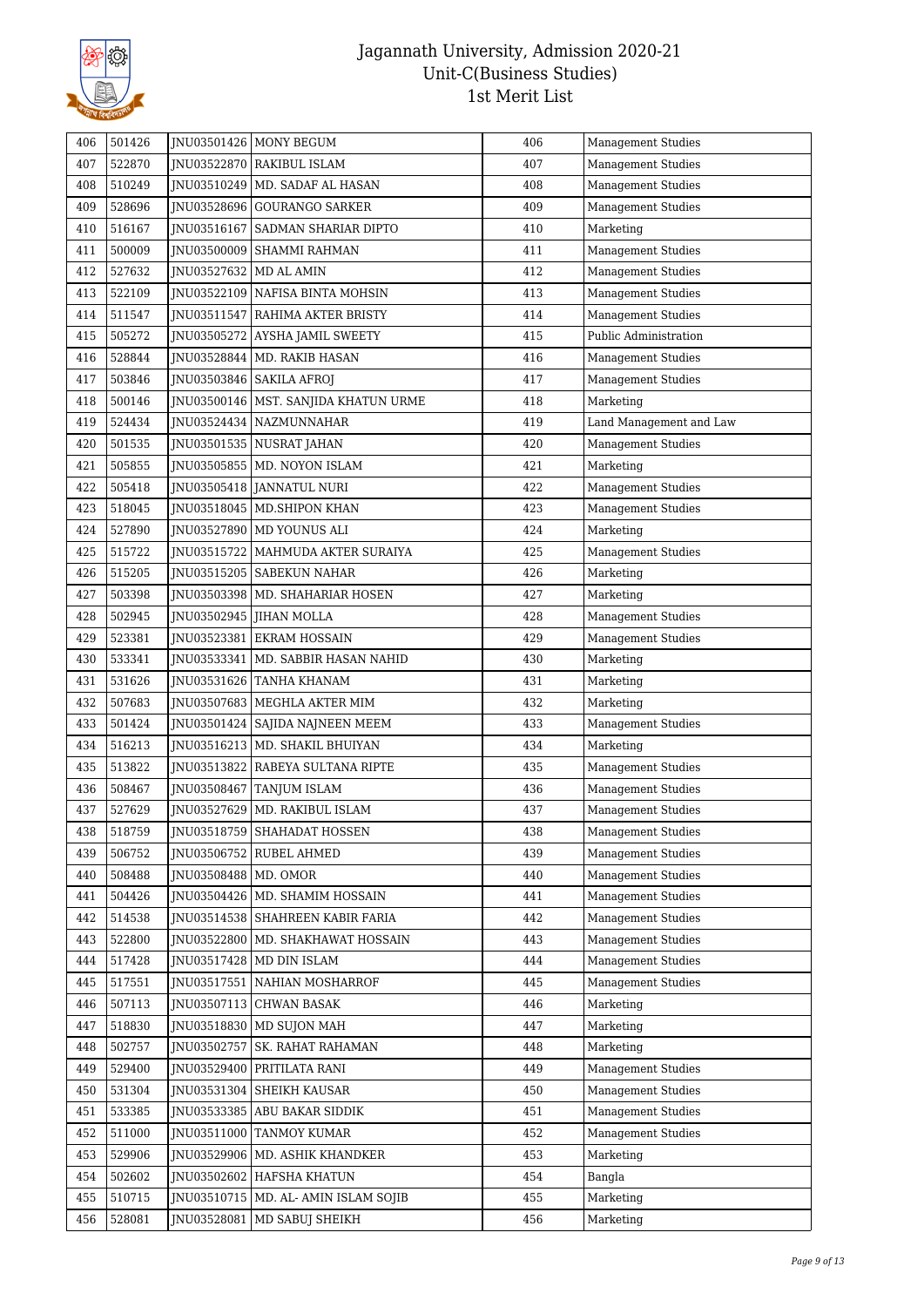

| 457 | 514287 |                        | JNU03514287   JANNATUL FARDOUS MIM    | 457 | <b>Management Studies</b> |
|-----|--------|------------------------|---------------------------------------|-----|---------------------------|
| 458 | 518702 |                        | JNU03518702 SUMAN AHMED               | 458 | <b>Management Studies</b> |
| 459 | 527393 |                        | JNU03527393   MUHAMMAD NASIF IBN AZAM | 459 | <b>Management Studies</b> |
| 460 | 522646 |                        | JNU03522646   DRUBA KARMAKAR          | 460 | <b>Management Studies</b> |
| 461 | 501414 |                        | JNU03501414 TANZIM ISLAM SAIMA        | 461 | Sociology                 |
| 462 | 513831 |                        | JNU03513831   FARZANA AKTHER ASHA     | 462 | <b>Management Studies</b> |
| 463 | 500006 |                        | JNU03500006 ETHIN PARVEZ NODI         | 463 | Marketing                 |
| 464 | 516565 |                        | JNU03516565   SAGAR MOLLA             | 464 | Marketing                 |
| 465 | 516854 |                        | JNU03516854 AMINUL ISLAM              | 465 | <b>Management Studies</b> |
| 466 | 519236 |                        | JNU03519236   MD. ZAHID HASSAN ONIK   | 466 | Marketing                 |
| 467 | 514858 |                        | JNU03514858   SHAHANAJ AKTER          | 467 | Public Administration     |
| 468 | 509193 | JNU03509193 DIP MONDAL |                                       | 468 | Marketing                 |
| 469 | 510668 |                        | JNU03510668   MD. SAMAUN MIYA         | 469 | Marketing                 |
| 470 | 511980 |                        | JNU03511980   SAFAYATUL ISLAM         | 470 | Marketing                 |
| 471 | 528933 |                        | JNU03528933   MD. ABDUR RAKIB         | 471 | <b>Management Studies</b> |
| 472 | 526070 |                        | JNU03526070   RASHEDUL HASAN NOWSHAD  | 472 | <b>Management Studies</b> |
| 473 | 510136 | JNU03510136            | MST. SHAHANAJ PARVIN                  | 473 | Marketing                 |
| 474 | 517456 | JNU03517456 ASIK DEWAN |                                       | 474 | Marketing                 |
| 475 | 525694 |                        | JNU03525694   TANJILA AFRIN TARIN     | 475 | <b>Management Studies</b> |
| 476 | 522720 |                        | JNU03522720 ANISUZZAMAN SUJON         | 476 | <b>Management Studies</b> |
| 477 | 527153 |                        | JNU03527153   MOHAMMAD SHAJIB         | 477 | Marketing                 |
| 478 | 514242 | JNU03514242            | RUNA KHATUN                           | 478 | Marketing                 |
| 479 | 511092 |                        | JNU03511092   SOJIB HOSSAIN           | 479 | <b>Management Studies</b> |
| 480 | 513012 |                        | JNU03513012   MD. ABDUR RAHMAN        | 480 | Marketing                 |
| 481 | 521707 |                        | JNU03521707   TUFAN CHANDRA ROY       | 481 | Marketing                 |
| 482 | 510300 | JNU03510300            | MD. ATIQUR RAHAMAN                    | 482 | Marketing                 |
| 483 | 531189 | JNU03531189            | SHAROJ DHALI                          | 483 | Marketing                 |
| 484 | 525429 |                        | JNU03525429 JANNATUL FERDAUS.         | 484 | <b>Management Studies</b> |
| 485 | 501554 |                        | JNU03501554   FALGUNI DEBNATH SHORNA  | 485 | <b>Management Studies</b> |
| 486 | 510060 |                        | JNU03510060   MST. FATIMA KHATUN      | 486 | <b>Management Studies</b> |
| 487 | 514484 |                        | JNU03514484 FERDOUS NOOR PROVA        | 487 | <b>Management Studies</b> |
| 488 | 518177 |                        | JNU03518177   MD. SHANTO MIAH         | 488 | <b>Management Studies</b> |
| 489 | 516747 |                        | JNU03516747 DURJOY PODDER             | 489 | <b>Management Studies</b> |
| 490 | 531756 |                        | JNU03531756 BUSHRAT JAHAN ANIKA       | 490 | <b>Management Studies</b> |
| 491 | 515820 |                        | JNU03515820 NUZHAT NOWSHIN            | 491 | <b>Management Studies</b> |
| 492 | 517406 |                        | JNU03517406 ALIF AB E ARAFAT          | 492 | Management Studies        |
| 493 | 501919 |                        | JNU03501919   KANCHON CHANDRA PAUL    | 493 | <b>Management Studies</b> |
| 494 | 526236 |                        | JNU03526236 PRANTA DAS GUPTA          | 494 | Marketing                 |
| 495 | 517472 | JNU03517472            | MOHARAJ BIKASH BABU                   | 495 | <b>Management Studies</b> |
| 496 | 525685 |                        | JNU03525685   AMRITA SAHA PRIYA       | 496 | <b>Management Studies</b> |
| 497 | 514548 |                        | JNU03514548 NUSRAT JAHAN              | 497 | <b>Management Studies</b> |
| 498 | 526235 | JNU03526235            | MOHAMMAD YOUNUS                       | 498 | <b>Management Studies</b> |
| 499 | 524561 | JNU03524561            | NADIA HAQUE EMU                       | 499 | Marketing                 |
| 500 | 500515 |                        | JNU03500515   KRISHNO KUMAR ODHIKARY  | 500 | Marketing                 |
| 501 | 531307 | JNU03531307            | NIROB SARKER DOYAL                    | 501 | Marketing                 |
| 502 | 529816 | JNU03529816            | MD. NAIMUR RAHMAN NAYAN               | 502 | Marketing                 |
| 503 | 511008 |                        | JNU03511008   FAZLEO RABBI            | 503 | Marketing                 |
| 504 | 507696 | JNU03507696 AVA TAHSIN |                                       | 504 | Marketing                 |
| 505 | 514204 | JNU03514204            | EISHRAT JAHAN TONNY                   | 505 | Marketing                 |
| 506 | 516257 | JNU03516257            | MOHAMMAD KAJAL MIA                    | 506 | Marketing                 |
| 507 | 525903 | JNU03525903            | MAHMUDUR RAHMAN                       | 507 | Marketing                 |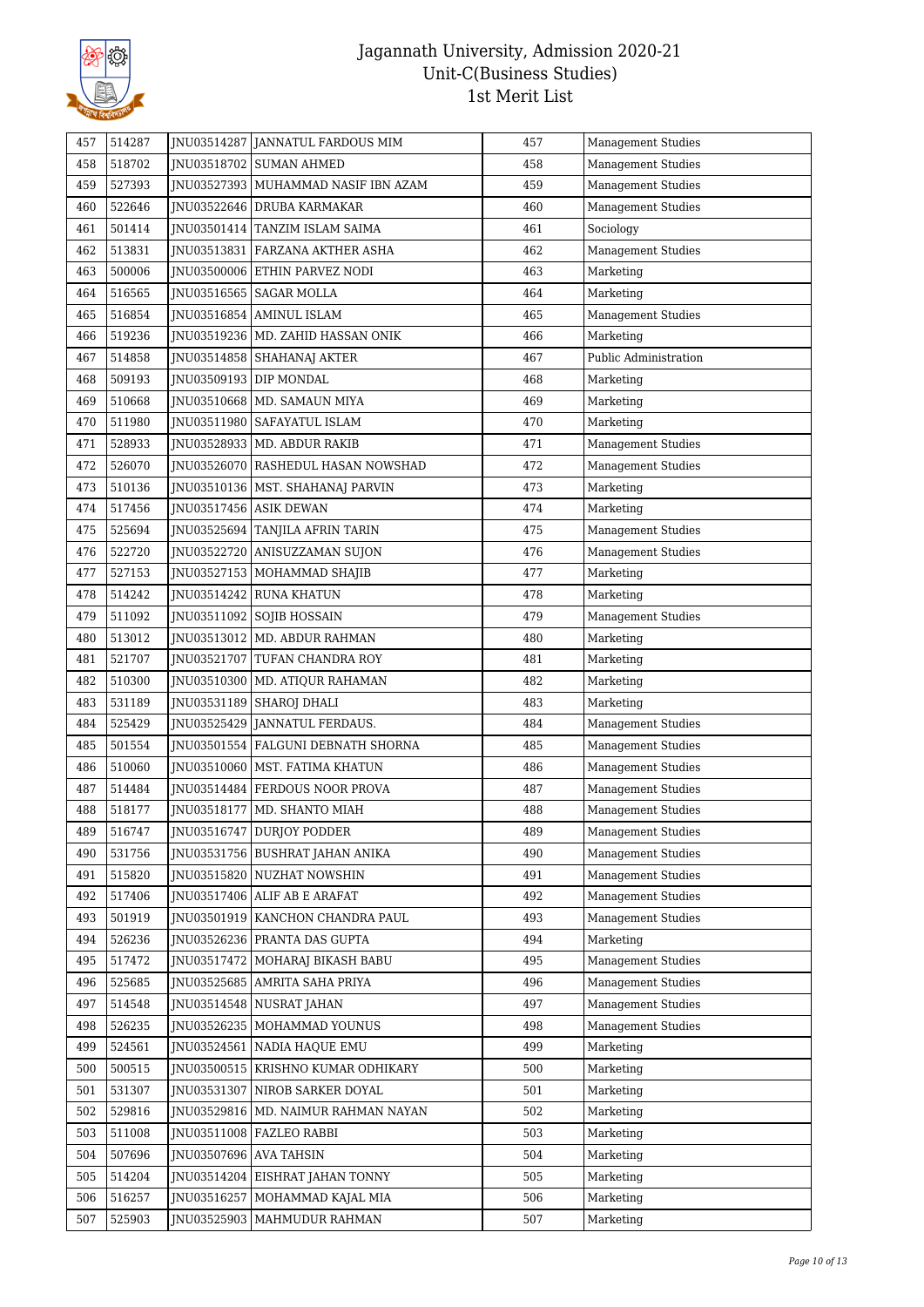

| 508 | 531175 |                       | JNU03531175 SHOHAN SHEIKH               | 508 | Marketing                                |
|-----|--------|-----------------------|-----------------------------------------|-----|------------------------------------------|
| 509 | 507762 |                       | JNU03507762 ISFAT ARA SOA               | 509 | Marketing                                |
| 510 | 510101 |                       | JNU03510101   FARIA AHAMED FAHA         | 510 | Marketing                                |
| 511 | 527476 |                       | JNU03527476   MST. RAPIA KHANOM         | 511 | <b>Political Science</b>                 |
| 512 | 527447 | JNU03527447           | SUMAIYA AFRIN ARTHI                     | 512 | Land Management and Law                  |
| 513 | 517422 | JNU03517422           | <b>FAHIM HASAN</b>                      | 513 | Mass Communication and Journalism        |
| 514 | 524922 | JNU03524922           | UZZAL CHANDRA DAS                       | 514 | Bangla                                   |
| 515 | 526414 |                       | JNU03526414 ABDUR RAHIM                 | 515 | Bangla                                   |
| 516 | 517365 |                       | JNU03517365   NAZMUL RAHMAN KHAN JOY    | 516 | <b>Political Science</b>                 |
| 517 | 519136 |                       | JNU03519136 GOBINDA KARMAKAR            | 517 | Land Management and Law                  |
| 518 | 514763 |                       | JNU03514763   BRISTI AKTER              | 518 | Public Administration                    |
| 519 | 514731 |                       | JNU03514731   METHILA AKTER             | 519 | Land Management and Law                  |
| 520 | 503944 | JNU03503944           | <b>SADIA JAHAN</b>                      | 520 | Land Management and Law                  |
| 521 | 518598 | JNU03518598 ABRARFIAS |                                         | 521 | Land Management and Law                  |
| 522 | 523615 |                       | JNU03523615   MD. MIRON SARDAR          | 522 | <b>Political Science</b>                 |
| 523 | 527894 | JNU03527894 TUHIN     |                                         | 523 | Land Management and Law                  |
| 524 | 514425 | JNU03514425           | <b>TASMIA TAHSIN</b>                    | 524 | Bangla                                   |
| 525 | 514728 | JNU03514728   MARIYA  |                                         | 525 | Mass Communication and Journalism        |
| 526 | 517795 |                       | JNU03517795   MD.MASFIQURE RAHMAN MAHIN | 526 | Public Administration                    |
| 527 | 529823 |                       | JNU03529823   MD. AHSAIN UDDIN PRINCE   | 527 | Institute of Education and Research(IER) |
| 528 | 519611 |                       | INU03519611   HASIB AHMMAD PATWARY      | 528 | Public Administration                    |
| 529 | 518134 |                       | JNU03518134   KAZI MUHAIMINUL ISLAM     | 529 | Public Administration                    |
| 530 | 512243 |                       |                                         | 530 |                                          |
|     |        |                       | JNU03512243   MD. FARHAN LABIB          | 531 | Institute of Modern Language(IML)        |
| 531 | 500738 |                       | JNU03500738   MD. MAHFUZ ALI            |     | Bangla                                   |
| 532 | 514052 |                       | JNU03514052 SHOMUNA ISLAM SRABONTI      | 532 | Public Administration                    |
| 533 | 524726 |                       | JNU03524726   MD. AKRAM HOSSEN          | 533 | Public Administration                    |
| 534 | 525450 |                       | JNU03525450 FOUZIA RAHMAN TONIMA        | 534 | Mass Communication and Journalism        |
| 535 | 510179 |                       | JNU03510179 SHEHENAZ ZAMAN ANANYA       | 535 | Public Administration                    |
| 536 | 528662 | JNU03528662           | <b>RASEL SARKER</b>                     | 536 | Mass Communication and Journalism        |
| 537 | 517352 | JNU03517352           | MD. MOZAMMEL HAQUE TANVIR               | 537 | Public Administration                    |
| 538 | 503464 | JNU03503464           | <b>SUMIT MONDAL</b>                     | 538 | Mass Communication and Journalism        |
| 539 | 527064 | JNU03527064 ABDULLAH  |                                         | 539 | Public Administration                    |
| 540 | 514672 |                       | JNU03514672 ORPITA GHOSH                | 540 | <b>Political Science</b>                 |
| 541 | 502890 |                       | JNU03502890   MD. TANVIR JILANY ANTO    | 541 | Mass Communication and Journalism        |
| 542 | 517618 |                       | JNU03517618   MD. MUSTAKIM AHAMMED      | 542 | Bangla                                   |
| 543 | 517146 |                       | JNU03517146   MD. NAFIJUL ISLAM SOURAV  | 543 | Political Science                        |
| 544 | 513267 | INU03513267           | MD. ABU JAYED                           | 544 | Institute of Education and Research(IER) |
| 545 | 503101 | JNU03503101           | MD. AZIZUL ISLAM                        | 545 | Bangla                                   |
| 546 | 500579 | JNU03500579           | <b>LIMON HOSSAIN</b>                    | 546 | Sociology                                |
| 547 | 508764 |                       | INU03508764 SADMAN SAKIB KHANDAKER      | 547 | Mass Communication and Journalism        |
| 548 | 503847 | INU03503847           | <b>ISHRAT JAHAN</b>                     | 548 | Sociology                                |
| 549 | 500029 | JNU03500029           | <b>SHANTA KHATUN</b>                    | 549 | Bangla                                   |
| 550 | 502917 |                       | JNU03502917   MD.RONY HOSSAIN KHAN      | 550 | Mass Communication and Journalism        |
| 551 | 517101 | JNU03517101           | DURJOY KRISHNA ADHYA                    | 551 | Institute of Education and Research(IER) |
| 552 | 531434 | JNU03531434           | MD. AL AMIN                             | 552 | Bangla                                   |
| 553 | 529891 | JNU03529891           | PROBIN CHANDRA MADOK                    | 553 | Political Science                        |
| 554 | 508848 | JNU03508848           | MD. NAZIM ADNAN SAGAR                   | 554 | Public Administration                    |
| 555 | 528588 | JNU03528588           | MD. SAAD ISLAM                          | 555 | Mass Communication and Journalism        |
| 556 | 514388 | JNU03514388           | TAMANNA NISHI                           | 556 | Bangla                                   |
| 557 | 519210 | JNU03519210           | JAHEDUL ISLAM                           | 557 | Institute of Education and Research(IER) |
| 558 | 525545 | JNU03525545           | TAHIATUS SHIDDIQA                       | 558 | Sociology                                |
|     |        |                       |                                         |     |                                          |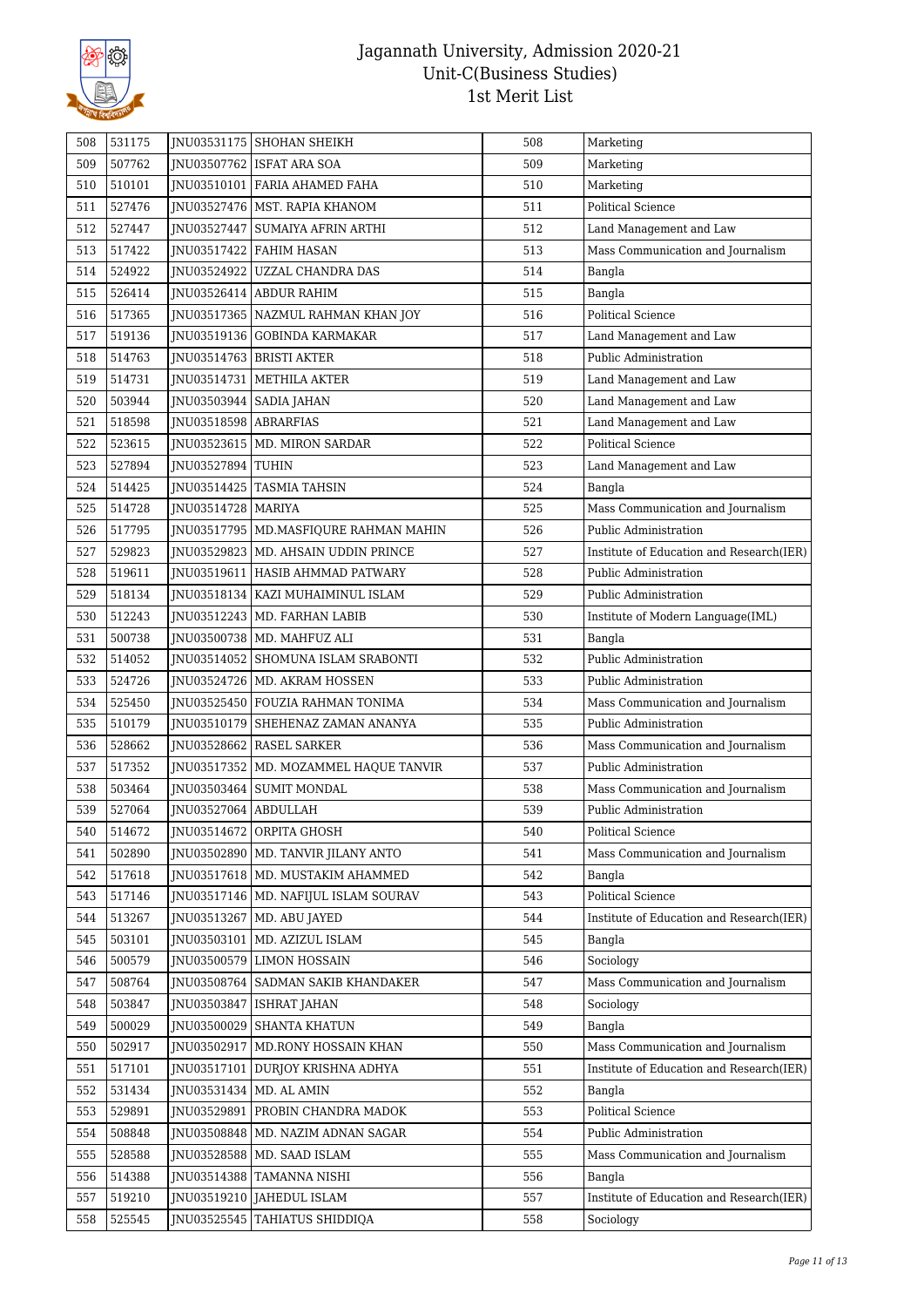

| 559 | 510288 |                          | JNU03510288   MD. RIAD MAHMUD JIM         | 559 | <b>Political Science</b>                 |
|-----|--------|--------------------------|-------------------------------------------|-----|------------------------------------------|
| 560 | 528428 |                          | JNU03528428   MST. FARHANA AKTER          | 560 | <b>Political Science</b>                 |
| 561 | 515844 |                          | JNU03515844   MD. MEHARAJ HOSSAIN RABBI   | 561 | Public Administration                    |
| 562 | 510273 |                          | JNU03510273   MD. ZILHAJUL EKRAM AL-JAHIN | 562 | Mass Communication and Journalism        |
| 563 | 533142 | JNU03533142              | MD. ARIF HASAN                            | 563 | Institute of Education and Research(IER) |
| 564 | 518432 |                          | JNU03518432   MD ZIAUR RAHMAN ZARRAF      | 564 | Institute of Education and Research(IER) |
| 565 | 504168 | JNU03504168              | <b>TABASSUM HOSSAIN</b>                   | 565 | Public Administration                    |
| 566 | 514483 | INU03514483              | <b>MITHILA RANI</b>                       | 566 | Institute of Education and Research(IER) |
| 567 | 514717 |                          | JNU03514717   SOMYA AKTER                 | 567 | Sociology                                |
| 568 | 517722 | JNU03517722              | ASHIKUR RAHMAN                            | 568 | Public Administration                    |
| 569 | 503940 | JNU03503940              | SHYBBA MONDAL                             | 569 | Public Administration                    |
| 570 | 502088 | JNU03502088 JOY ROY      |                                           | 570 | Institute of Education and Research(IER) |
| 571 | 526223 |                          | JNU03526223 FARDEEN SHAHRIAR              | 571 | Public Administration                    |
| 572 | 531932 | JNU03531932              | SINDID KHAN NICE                          | 572 | Institute of Education and Research(IER) |
| 573 | 526148 | JNU03526148   MD. YOUSUF |                                           | 573 | <b>Political Science</b>                 |
| 574 | 507922 | JNU03507922              | FARJANA ISLAM NAWME                       | 574 | <b>Political Science</b>                 |
| 575 | 517654 |                          | JNU03517654   HAMIM AHMED                 | 575 | Public Administration                    |
| 576 | 512882 | INU03512882              | RUBINA EYASMIN                            | 576 | Public Administration                    |
| 577 | 530580 | JNU03530580              | MD. SOHANUR RAHMAN                        | 577 | Institute of Education and Research(IER) |
| 578 | 518155 |                          | JNU03518155   MD. RAHAD SHEIKH            | 578 | Institute of Modern Language(IML)        |
| 579 | 513155 |                          | JNU03513155   MD. MIRAJ HOSSAIN           | 580 | Anthropology                             |
| 580 | 500960 | JNU03500960              | KAZI SHORIF HOSSAIN                       | 581 | Anthropology                             |
| 581 | 529872 | JNU03529872              | <b>SUBROTA DEB ROY</b>                    | 582 | Institute of Modern Language(IML)        |
| 582 | 531900 | JNU03531900              | MD. IMRAN                                 | 583 | Sociology                                |
| 583 | 504049 | JNU03504049              | URMILA AKTER                              | 584 | Institute of Modern Language(IML)        |
| 584 | 533144 | JNU03533144              | <b>GOBINDA CHANDRA DAS</b>                | 585 | Institute of Modern Language(IML)        |
| 585 | 527775 | JNU03527775              | MD TOUFIK IKBAL                           | 586 | Sociology                                |
| 586 | 514322 | JNU03514322 REYA MONI    |                                           | 587 | Sociology                                |
| 587 | 507015 |                          | JNU03507015   MD. SHAMIM RAZA             | 588 | Social Work                              |
| 588 | 525527 | JNU03525527              | <b>JOBEDA AKTER JASY</b>                  | 589 | Institute of Modern Language(IML)        |
| 589 | 514091 |                          | JNU03514091 NUZHAT TABASSUM               | 590 | Sociology                                |
| 590 | 508839 | JNU03508839              | MD. SAIFUL ISLAM RONY                     | 591 | Institute of Modern Language(IML)        |
| 591 | 521749 |                          | JNU03521749 MEHEBBULLAH TOUSHIF           | 592 | Sociology                                |
| 592 | 526028 | JNU03526028              | MOHAMMED MUFRATUL ISLAM                   | 593 | Social Work                              |
| 593 | 514394 |                          | JNU03514394   MOSA. MALIHA ISLAM          | 594 | Social Work                              |
| 594 | 524507 | JNU03524507              | TAMANNA AKTHER EVA                        | 595 | Social Work                              |
| 595 | 518599 | JNU03518599              | <b>ASIF HAOUD</b>                         | 596 | Social Work                              |
| 596 | 521432 | JNU03521432              | <b>IQBAL MAHAMUD</b>                      | 597 | Social Work                              |
| 597 | 520546 | JNU03520546              | MD. ZUBAYER HOSSAIN                       | 598 | Institute of Modern Language(IML)        |
| 598 | 515342 | JNU03515342              | ORPITA DAS MEME                           | 599 | Social Work                              |
| 599 | 510482 | JNU03510482              | MD. KHOSRUL ISLAM                         | 600 | Anthropology                             |
| 600 | 506538 | INU03506538              | <b>TAIBAH</b>                             | 602 | Institute of Modern Language(IML)        |
| 601 | 509341 | JNU03509341              | SHUVO HASAN                               | 603 | Anthropology                             |
| 602 | 513937 | JNU03513937              | <b>RIMA AKTER</b>                         | 604 | Institute of Modern Language(IML)        |
| 603 | 504389 | JNU03504389              | MD. RAKIBUL ISLAM TOWSIF                  | 605 | Social Work                              |
| 604 | 514042 | JNU03514042              | AFRIA JAHAN                               | 606 | Social Work                              |
| 605 | 509096 | JNU03509096              | MD. ASHIKUR RAHMAN SHAH                   | 607 | Social Work                              |
| 606 | 513775 | JNU03513775              | <b>TANIA AKTER</b>                        | 609 | Anthropology                             |
| 607 | 531847 | JNU03531847              | JANNATUL FERDOUS MAHIN                    | 610 | Anthropology                             |
| 608 | 513848 | JNU03513848              | KANIZ FATEMA                              | 611 | Anthropology                             |
| 609 | 507704 | JNU03507704              | SUMAIYA ISLAM SAMIA                       | 612 | Anthropology                             |
|     |        |                          |                                           |     |                                          |